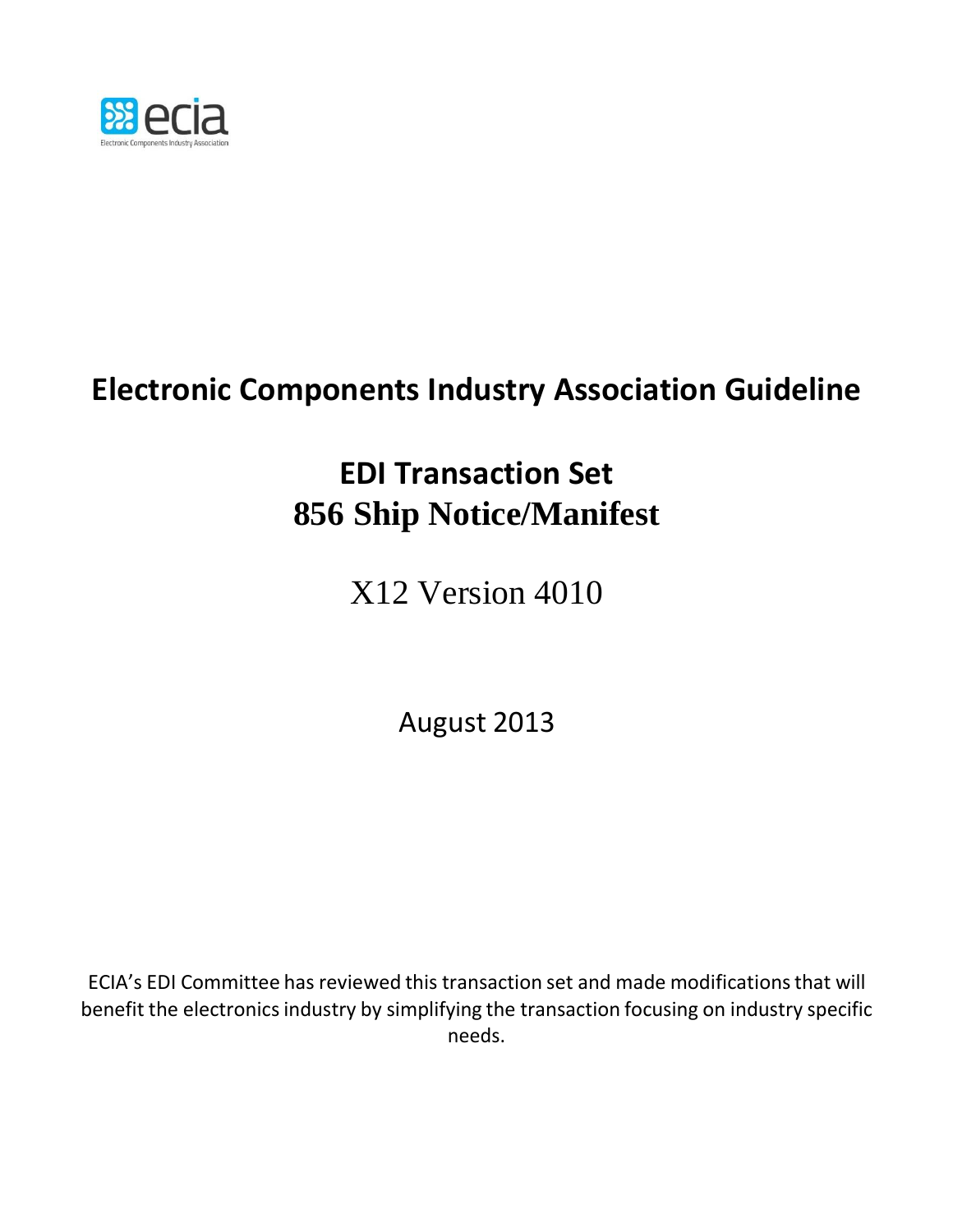#### **NOTICE**

ECIA Industry Guidelines and Publications contain material that has been prepared, progressively reviewed, and approved through various ECIA-sponsored industry task forces, comprised of ECIA member distributors, manufacturers, and manufacturers' representatives. After adoption, efforts are taken to ensure widespread dissemination of the guidelines. ECIA reviews and updates the guidelines as needed.

ECIA Industry Guidelines and Publications are designed to serve the public interest, including electronic component distributors, manufacturers and manufacturers' representatives through the promotion of uniform and consistent practices between manufacturers, distributors, and manufacturers' representatives resulting in improved efficiency, profitability, product quality, safety, and environmentally responsible practices. Existence of such guidelines shall not in any respect preclude any member or non-member of ECIA from adopting any other practice not in conformance to such guidelines, nor shall the existence of such guidelines preclude their voluntary use by those other than ECIA members, whether the guideline is to be used either domestically or internationally.

ECIA does not assume any liability or obligation whatever to parties adopting ECIA Industry Guidelines and Publications. Each company must independently assess whether adherence to some or all of the guidelines is in its own best interest.

Inquiries, comments, and suggestions relative to the content of this ECIA Industry Guideline should be addressed to ECIA headquarters.

Published by

#### ELECTRONIC COMPONENTS INDUSTRY ASSOCIATION 1111 Alderman Dr., Suite 400 Alpharetta, GA 30005 678-393-9990

Copyright 2013 Printed in U.S.A. All rights reserved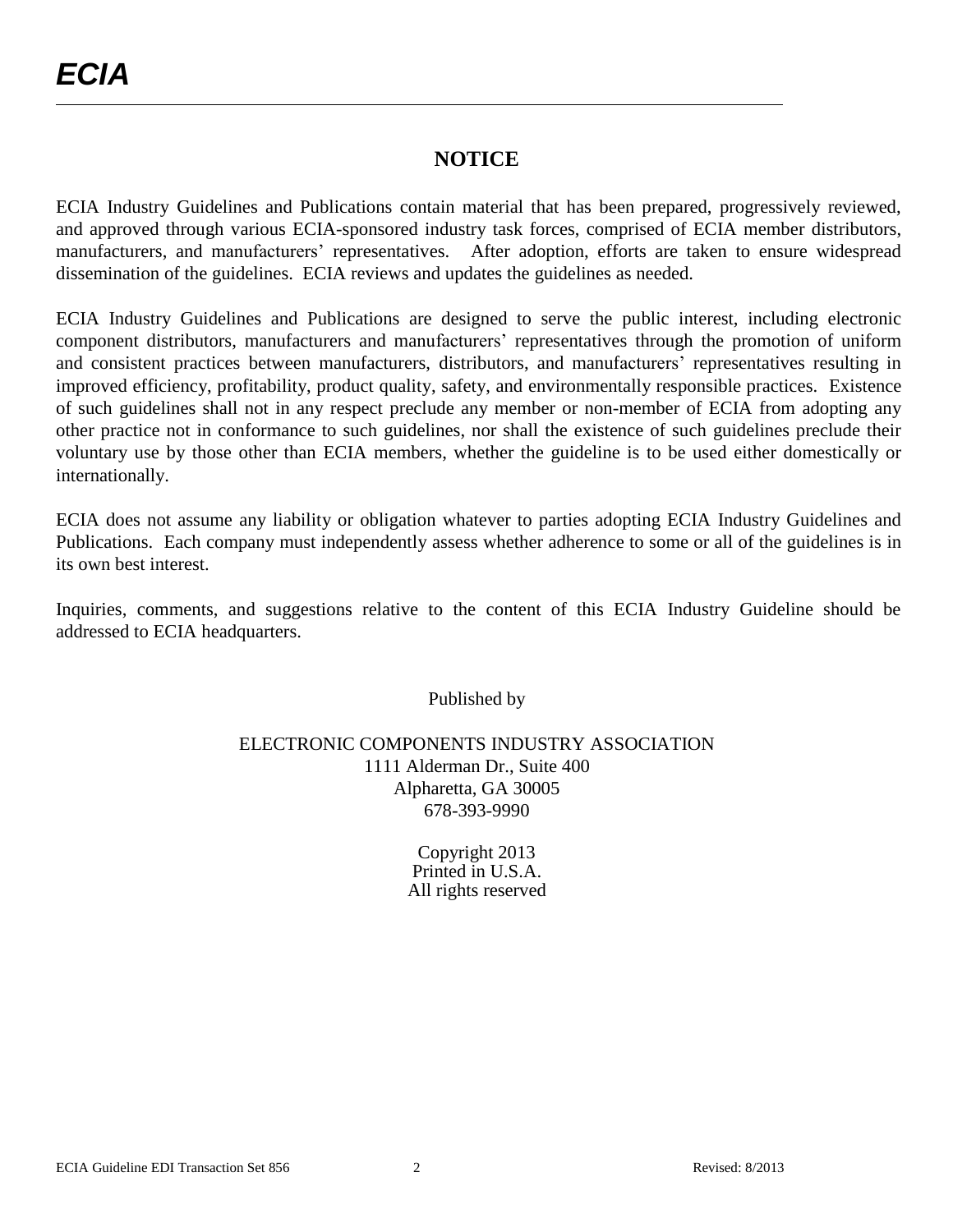### **856 Ship Notice/Manifest**

### **Functional Group ID=SH**

#### **Introduction:**

This Standard contains the format and establishes the data contents of the Ship Notice/Manifest Transaction Set (856) for use within the context of an Electronic Data Interchange (EDI) environment. The transaction set can be used to list the contents of a shipment of goods as well as additional information relating to the shipment, such as order information, product description, physical characteristics, type of packaging, marking, carrier information, and configuration of goods within the transportation equipment. The transaction set enables the sender to describe the contents and configuration of a shipment in various levels of detail and provides an ordered flexibility to convey information. The sender of this transaction is the organization responsible for detailing and communicating the contents of a shipment, or shipments, to one or more receivers of the transaction set. The receiver of this transaction set can be any organization having an interest in the contents of a shipment or information about the contents of a shipment.

#### **Heading:**

|          | Pos.       | Seg.         |                                   | Req. |                | Loop          | <b>Notes and</b> |
|----------|------------|--------------|-----------------------------------|------|----------------|---------------|------------------|
|          | <u>No.</u> | $\mathbf{D}$ | Name                              | Des. | <b>Max.Use</b> | <b>Repeat</b> | Comments         |
| Must Use | 010        | <b>ST</b>    | <b>Transaction Set Header</b>     | M    |                |               |                  |
| Must Use | 020        | <b>BSN</b>   | Beginning Segment for Ship Notice | M    |                |               |                  |
|          | 030        | <b>DTM</b>   | Date/Time Reference               |      | 10             |               |                  |

#### **Detail:**

|          | Pos.<br>No. | Seg.<br>$\mathbf{D}$ | <b>Name</b>                                        | Req.<br>Des. | Max.Use        | Loop<br><b>Repeat</b> | <b>Notes and</b><br><b>Comments</b> |
|----------|-------------|----------------------|----------------------------------------------------|--------------|----------------|-----------------------|-------------------------------------|
|          |             |                      | <b>LOOP ID - HL</b>                                |              |                | 200000                |                                     |
| Must Use | 010         | HL                   | <b>Hierarchical Level</b>                          | M            | 1              |                       | c1                                  |
|          | 020         | <b>MEA</b>           | Measurements                                       | $\Omega$     | 1              |                       |                                     |
|          | 030         | TD1                  | Carrier Details (Quantity and Weight)              | $\mathbf{O}$ | 1              |                       |                                     |
|          | 040         | TD5                  | Carrier Details (Routing Sequence/Transit<br>Time) | $\mathbf{O}$ | 1              |                       |                                     |
|          | 060         | <b>REF</b>           | Reference Identification                           | $\Omega$     | $\overline{4}$ |                       |                                     |
|          | 070         | <b>PER</b>           | Administrative Communications Contact              | $\mathbf O$  | $\mathbf{1}$   |                       |                                     |
|          |             |                      | <b>LOOP ID - N1</b>                                |              |                | 200                   |                                     |
|          | 080         | N1                   | Name                                               | $\Omega$     | $\mathbf{1}$   |                       |                                     |
|          | 090         | N <sub>4</sub>       | Geographic Location                                | $\mathbf{O}$ | $\mathbf{1}$   |                       |                                     |
|          | 100         | <b>REF</b>           | Reference Identification                           | $\mathbf{O}$ | 1              |                       |                                     |
|          |             |                      | <b>LOOP ID - HL</b>                                |              |                | 200000                |                                     |
| Must Use | 110         | HL                   | <b>Hierarchical Level</b>                          | M            | 1              |                       | c2                                  |
|          | 120         | PRF                  | <b>Purchase Order Reference</b>                    | $\mathbf O$  | $\mathbf{1}$   |                       |                                     |
|          |             |                      | $LOOP$ ID - HL                                     |              |                | 200000                |                                     |
| Must Use | 130         | HL                   | <b>Hierarchical Level</b>                          | M            | 1              |                       | c3                                  |
|          | 140         | <b>LIN</b>           | Item Identification                                | $\mathbf{O}$ | 1              |                       |                                     |
|          | 150         | SN <sub>1</sub>      | Item Detail (Shipment)                             | $\Omega$     | 1              |                       |                                     |
|          | 160         | <b>REF</b>           | Reference Identification                           | $\mathbf O$  | 1              |                       |                                     |
|          |             |                      | <b>LOOP ID - CLD</b>                               |              |                | 200                   |                                     |
|          | 170         | <b>CLD</b>           | Load Detail                                        | $\mathbf{O}$ | 1              |                       |                                     |
|          | 180         | <b>REF</b>           | Reference Identification                           | $\Omega$     | 200            |                       |                                     |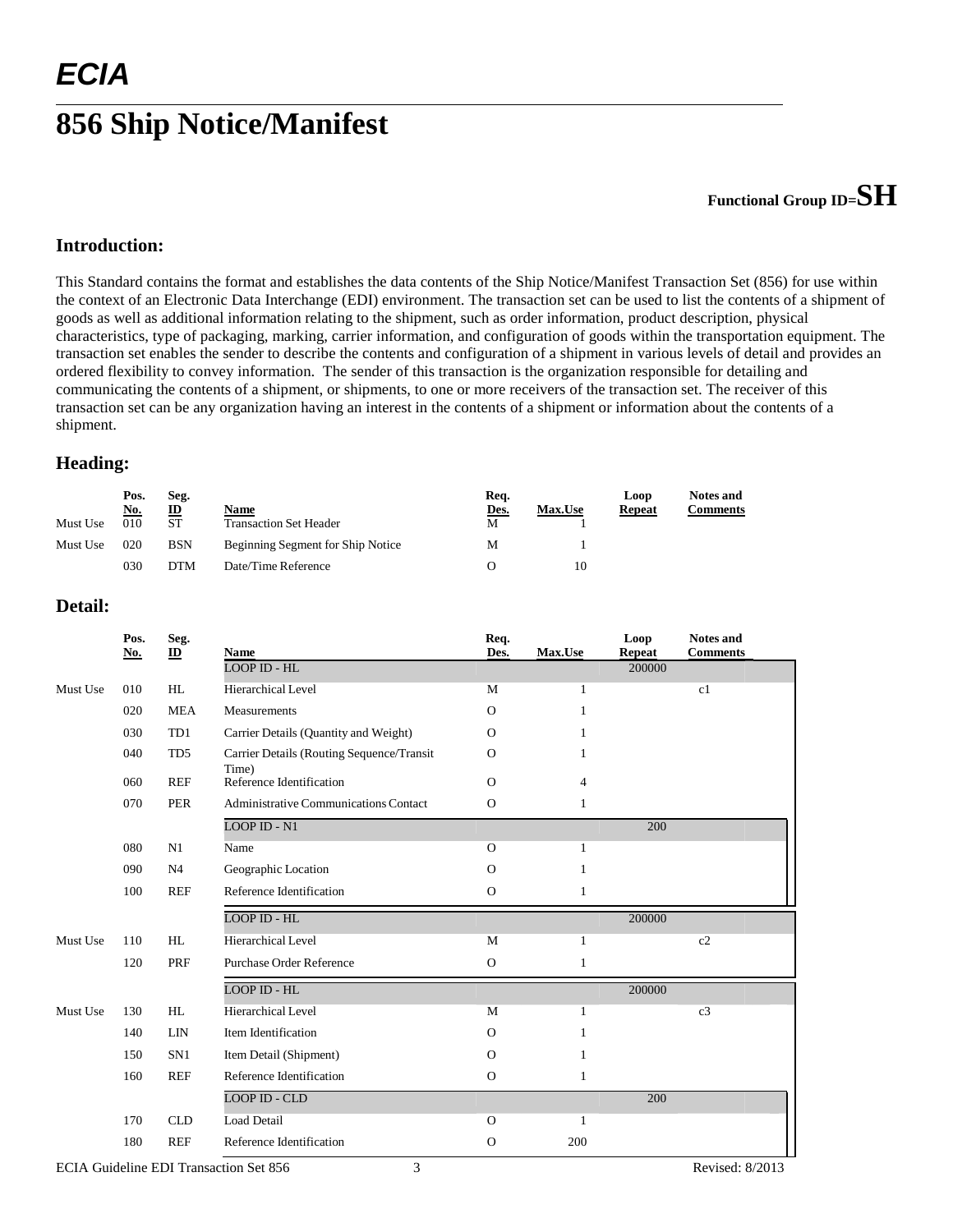#### **Summary:**

|          | Pos.       | Seg.       |                                | Req. |                | Loop   | <b>Notes and</b> |
|----------|------------|------------|--------------------------------|------|----------------|--------|------------------|
|          | <u>No.</u> | ID         | <b>Name</b>                    | Des. | <b>Max.Use</b> | Repeat | <b>Comments</b>  |
|          | 010        | <b>CTT</b> | <b>Transaction Totals</b>      |      |                |        | n 1              |
| Must Use | 020        | SЕ         | <b>Transaction Set Trailer</b> | M    |                |        |                  |

#### **Transaction Set Notes**

**1.** Number of line items (CTT01) is the accumulation of the number of HL segments. If used, hash total (CTT02) is the sum of the value of units shipped (SN102) for each SN1 segment.

#### **Transaction Set Comments**

- **1.** The HL segment is the only mandatory segment within the HL loop, and by itself, the HL segment has no meaning.<br>**2.** The HL segment is the only mandatory segment within the HL loop, and by itself, the HL segment has no
- **2.** The HL segment is the only mandatory segment within the HL loop, and by itself, the HL segment has no meaning.
- **3.** The HL segment is the only mandatory segment within the HL loop, and by itself, the HL segment has no meaning.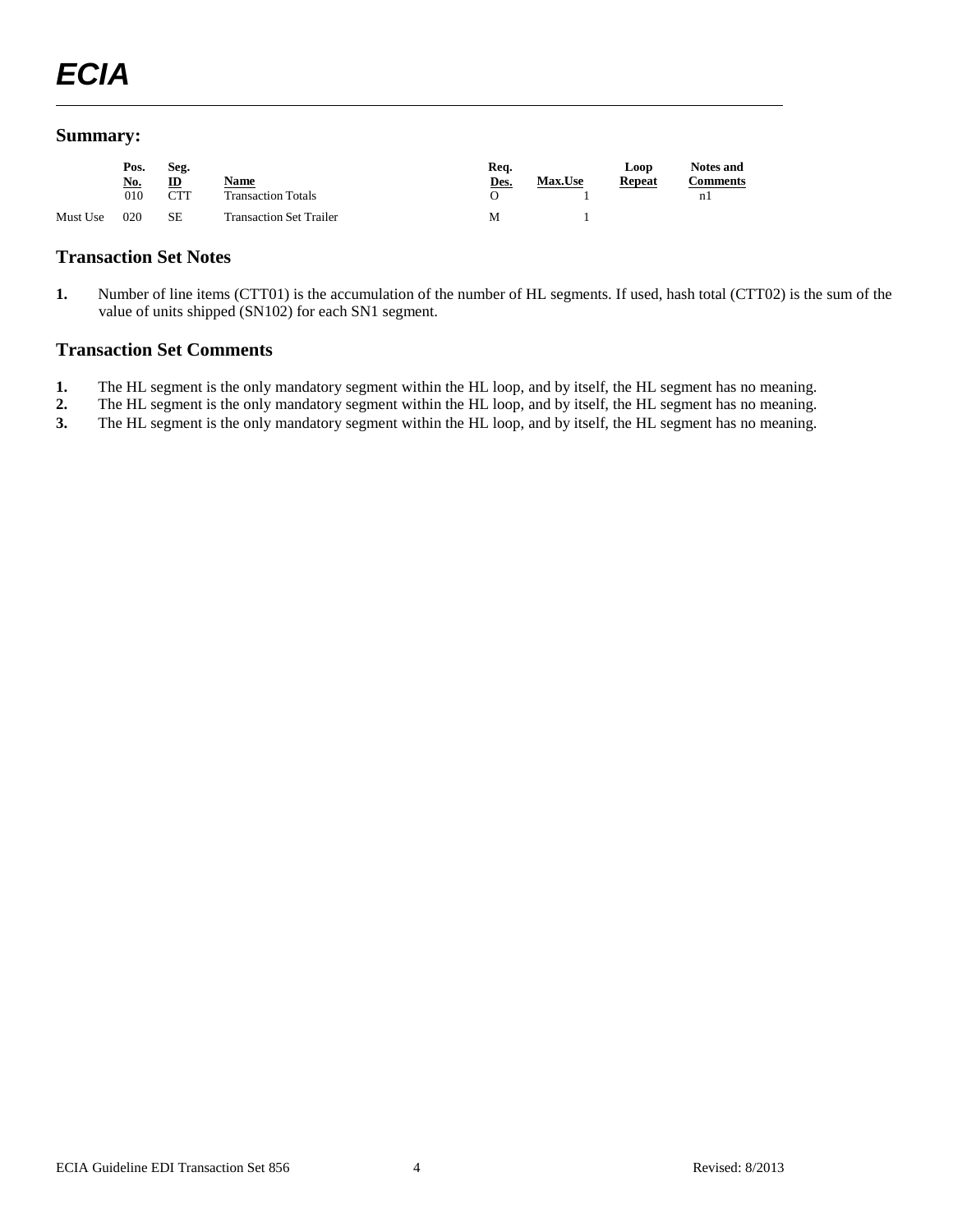| Segment:               | <b>SI</b> Transaction Set Header                                                                                                                                                                               |
|------------------------|----------------------------------------------------------------------------------------------------------------------------------------------------------------------------------------------------------------|
| <b>Position:</b>       | 010                                                                                                                                                                                                            |
| Loop:                  |                                                                                                                                                                                                                |
| Level:                 | <b>Heading</b>                                                                                                                                                                                                 |
| Usage:                 | Mandatory                                                                                                                                                                                                      |
| <b>Max Use:</b>        |                                                                                                                                                                                                                |
| <b>Purpose:</b>        | To indicate the start of a transaction set and to assign a control number                                                                                                                                      |
| <b>Syntax Notes:</b>   |                                                                                                                                                                                                                |
| <b>Semantic Notes:</b> | The transaction set identifier (ST01) is used by the translation routines of the interchange partners to<br>select the appropriate transaction set definition (e.g., 810 selects the Invoice Transaction Set). |
| Comments:              |                                                                                                                                                                                                                |

|               |                  |                | рата еленісін биншілі у                                                   |   |                   |
|---------------|------------------|----------------|---------------------------------------------------------------------------|---|-------------------|
|               | Ref.             | Data           |                                                                           |   |                   |
|               | Des.             | <b>Element</b> | <b>Name</b>                                                               |   | <b>Attributes</b> |
| $\rightarrow$ | ST <sub>01</sub> | 143            | <b>Transaction Set Identifier Code</b>                                    | M | ID $3/3$          |
|               |                  |                | Code uniquely identifying a Transaction Set                               |   |                   |
|               |                  |                | Refer to 004010 Data Element Dictionary for acceptable code values.       |   |                   |
| >             | <b>ST02</b>      | 329            | <b>Transaction Set Control Number</b>                                     | M | AN 4/9            |
|               |                  |                | Identifying control number that must be unique within the transaction set |   |                   |
|               |                  |                | functional group assigned by the originator for a transaction set         |   |                   |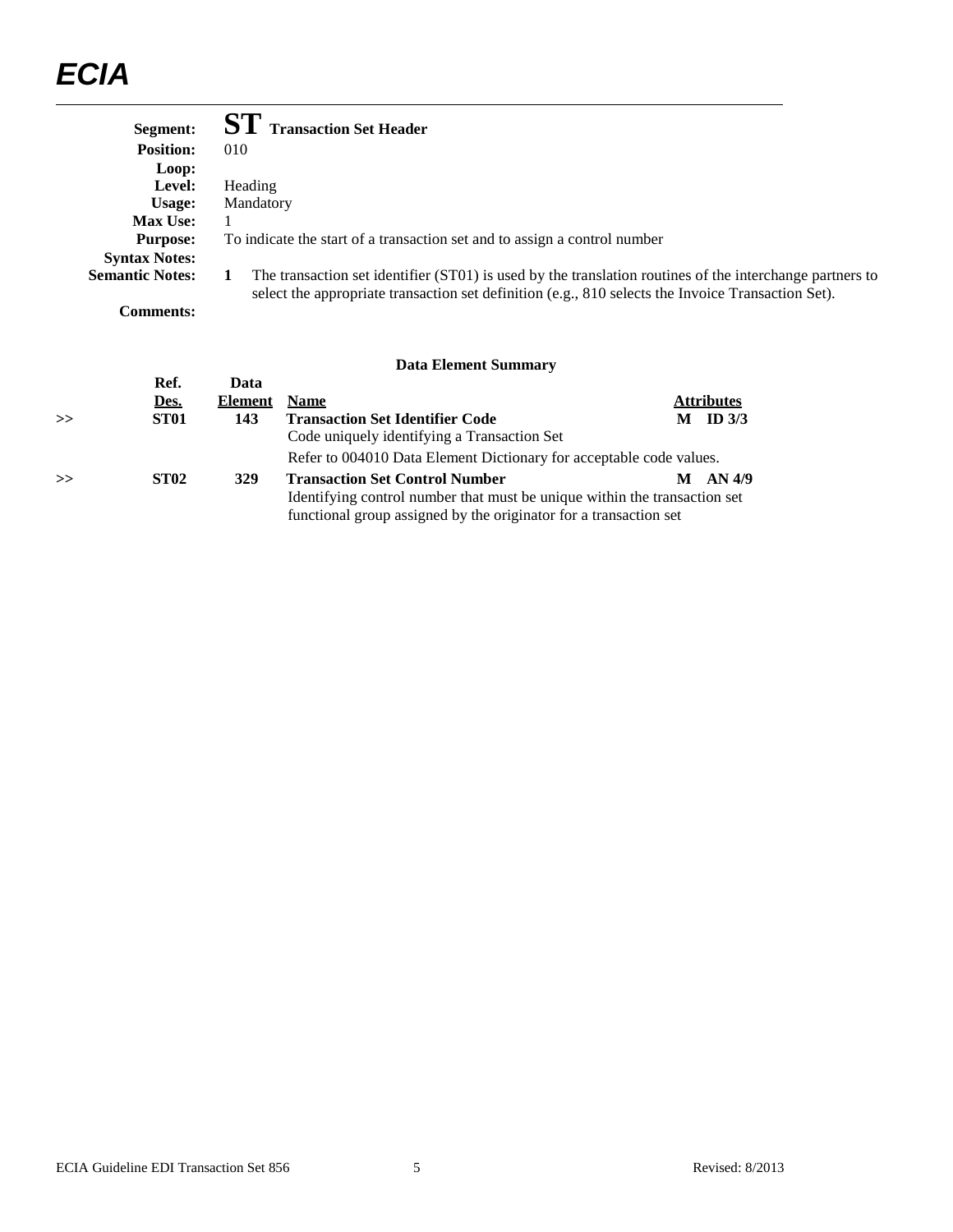| Segment:               | BSN Beginning Segment for Ship Notice                                                        |
|------------------------|----------------------------------------------------------------------------------------------|
| <b>Position:</b>       | 020                                                                                          |
| Loop:                  |                                                                                              |
| Level:                 | Heading                                                                                      |
| Usage:                 | Mandatory                                                                                    |
| <b>Max Use:</b>        |                                                                                              |
| <b>Purpose:</b>        | To transmit identifying numbers, dates, and other basic data relating to the transaction set |
| <b>Syntax Notes:</b>   | If BSN07 is present, then BSN06 is required.<br>1                                            |
| <b>Semantic Notes:</b> | BSN03 is the date the shipment transaction set is created.<br>1                              |
|                        | BSN04 is the time the shipment transaction set is created.<br>2                              |
|                        | 3<br>BSN06 is limited to shipment related codes.                                             |
| <b>Comments:</b>       | BSN06 and BSN07 differentiate the functionality of use for the transaction set.              |

|   |                   |         | рана експісіні банніцаг у                                                                                                                                                                                                   |   |                   |
|---|-------------------|---------|-----------------------------------------------------------------------------------------------------------------------------------------------------------------------------------------------------------------------------|---|-------------------|
|   | Ref.              | Data    |                                                                                                                                                                                                                             |   |                   |
|   | Des.              | Element | <b>Name</b>                                                                                                                                                                                                                 |   | <b>Attributes</b> |
| > | <b>BSN01</b>      | 353     | <b>Transaction Set Purpose Code</b>                                                                                                                                                                                         | M | ID $2/2$          |
|   |                   |         | Code identifying purpose of transaction set                                                                                                                                                                                 |   |                   |
|   |                   |         | Original<br>00                                                                                                                                                                                                              |   |                   |
| > | <b>BSN02</b>      | 396     | <b>Shipment Identification</b>                                                                                                                                                                                              | M | $AN$ 2/30         |
|   |                   |         | A unique control number assigned by the original shipper to identify a specific<br>shipment                                                                                                                                 |   |                   |
| > | BSN <sub>03</sub> | 373     | Date                                                                                                                                                                                                                        | M | <b>DT 8/8</b>     |
|   |                   |         | Date expressed as CCYYMMDD                                                                                                                                                                                                  |   |                   |
| > | <b>BSN04</b>      | 337     | <b>Time</b>                                                                                                                                                                                                                 | M | TM 4/8            |
|   |                   |         | Time expressed in 24-hour clock time as follows: HHMM, or HHMMSS, or<br>HHMMSSD, or HHMMSSDD, where $H =$ hours (00-23), $M =$ minutes (00-<br>59), $S =$ integer seconds (00-59) and DD = decimal seconds; decimal seconds |   |                   |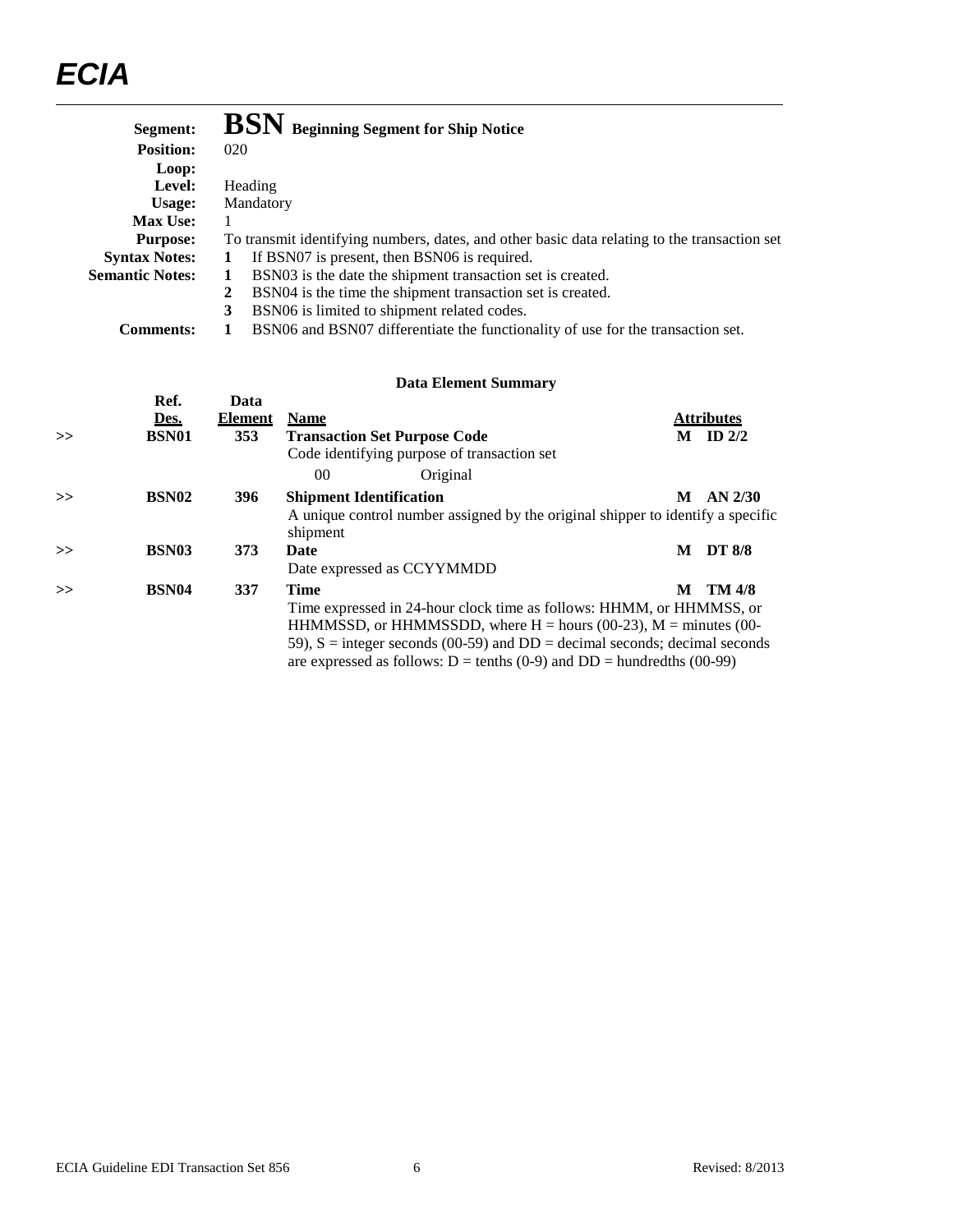| Segment:               | <b>DTM</b> Date/Time Reference               |
|------------------------|----------------------------------------------|
| <b>Position:</b>       | 030                                          |
| Loop:                  |                                              |
| Level:                 | Heading                                      |
| Usage:                 | Optional                                     |
| <b>Max Use:</b>        | 10                                           |
| <b>Purpose:</b>        | To specify pertinent dates and times         |
| <b>Syntax Notes:</b>   | If DTM04 is present, then DTM03 is required. |
| <b>Semantic Notes:</b> |                                              |
| Comments:              |                                              |

|    | Ref.<br>Des. | Data<br><b>Element</b> | <b>Name</b>         |                                                                                                                                                                                                                                                                                                                                                              |   | <b>Attributes</b> |  |
|----|--------------|------------------------|---------------------|--------------------------------------------------------------------------------------------------------------------------------------------------------------------------------------------------------------------------------------------------------------------------------------------------------------------------------------------------------------|---|-------------------|--|
| >> | DTM01        | 374                    | Date/Time Qualifier |                                                                                                                                                                                                                                                                                                                                                              | M | ID $3/3$          |  |
|    |              |                        |                     | Code specifying type of date or time, or both date and time                                                                                                                                                                                                                                                                                                  |   |                   |  |
|    |              |                        | 011                 | Shipped                                                                                                                                                                                                                                                                                                                                                      |   |                   |  |
|    |              |                        | 017                 | <b>Estimated Delivery</b>                                                                                                                                                                                                                                                                                                                                    |   |                   |  |
|    | DTM02        | 373                    | Date                |                                                                                                                                                                                                                                                                                                                                                              | O | <b>DT 8/8</b>     |  |
|    |              |                        |                     | Date expressed as CCYYMMDD                                                                                                                                                                                                                                                                                                                                   |   |                   |  |
|    | DTM03        | 337                    | <b>Time</b>         |                                                                                                                                                                                                                                                                                                                                                              | X | <b>TM 4/8</b>     |  |
|    | <b>DTM04</b> | 623                    | <b>Time Code</b>    | Time expressed in 24-hour clock time as follows: HHMM, or HHMMSS, or<br>HHMMSSD, or HHMMSSDD, where $H =$ hours (00-23), $M =$ minutes (00-<br>59), $S =$ integer seconds (00-59) and $DD =$ decimal seconds; decimal seconds<br>are expressed as follows: $D = \text{tenths} (0-9)$ and $DD = \text{hundredths} (00-99)$                                    | 0 | $ID$ 2/2          |  |
|    |              |                        | ED                  | Code identifying the time. In accordance with International Standards<br>Organization standard 8601, time can be specified by $a + or -$ and an indication<br>in hours in relation to Universal Time Coordinate (UTC) time; since $+$ is a<br>restricted character, $+$ and $-$ are substituted by P and M in the codes that follow<br>Eastern Daylight Time |   |                   |  |
|    |              |                        | ET                  | Eastern Time                                                                                                                                                                                                                                                                                                                                                 |   |                   |  |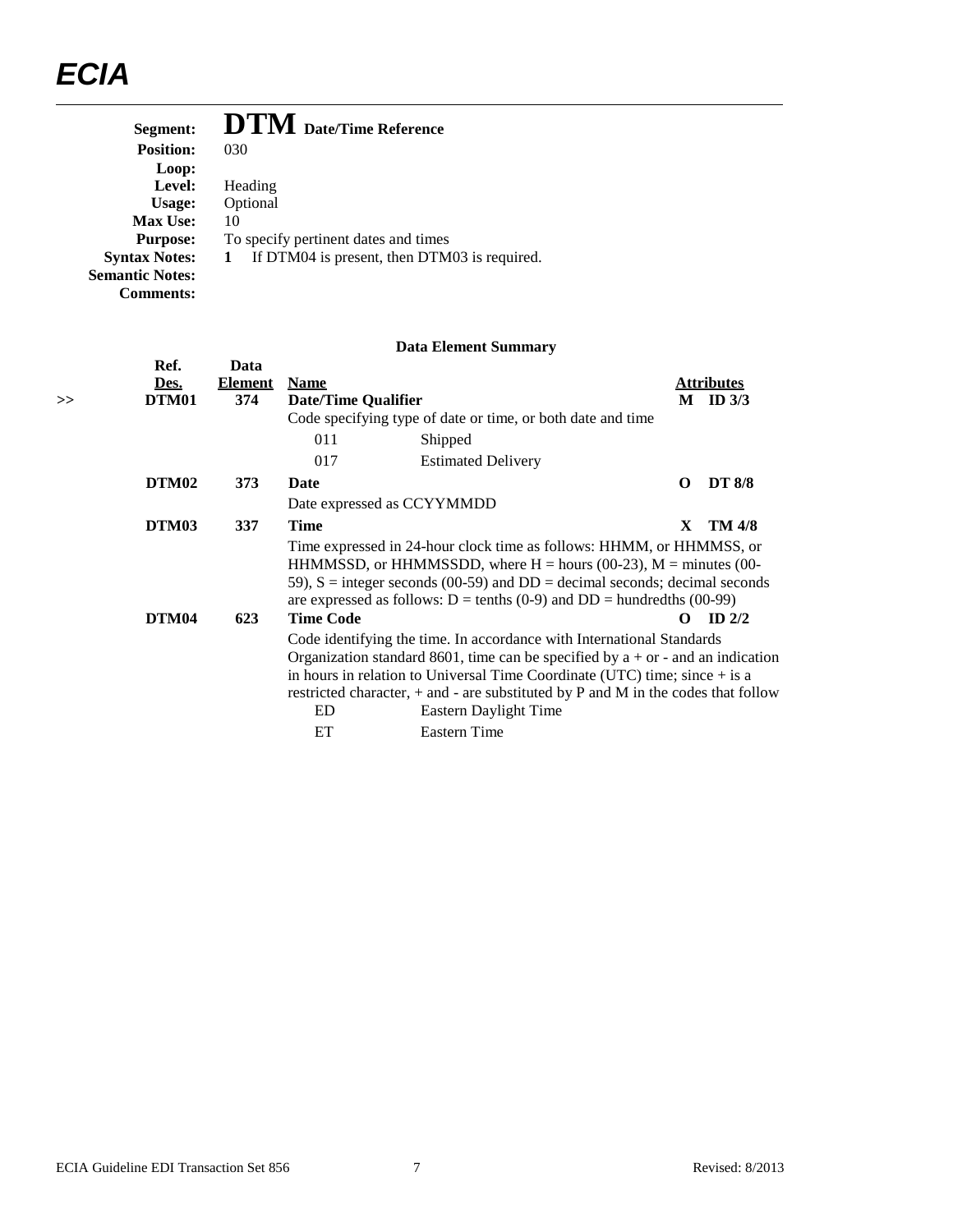| Segment:               | <b>HL</b> Hierarchical Level                                                                                                                                                                                                                                                                                                                                                                                                                                                                                                       |
|------------------------|------------------------------------------------------------------------------------------------------------------------------------------------------------------------------------------------------------------------------------------------------------------------------------------------------------------------------------------------------------------------------------------------------------------------------------------------------------------------------------------------------------------------------------|
| Position:              | 010                                                                                                                                                                                                                                                                                                                                                                                                                                                                                                                                |
| Loop:                  | HL<br>Mandatory                                                                                                                                                                                                                                                                                                                                                                                                                                                                                                                    |
| Level:                 | Detail                                                                                                                                                                                                                                                                                                                                                                                                                                                                                                                             |
| <b>Usage:</b>          | Mandatory                                                                                                                                                                                                                                                                                                                                                                                                                                                                                                                          |
| <b>Max Use:</b>        |                                                                                                                                                                                                                                                                                                                                                                                                                                                                                                                                    |
| <b>Purpose:</b>        | To identify dependencies among and the content of hierarchically related groups of data segments                                                                                                                                                                                                                                                                                                                                                                                                                                   |
| <b>Syntax Notes:</b>   |                                                                                                                                                                                                                                                                                                                                                                                                                                                                                                                                    |
| <b>Semantic Notes:</b> |                                                                                                                                                                                                                                                                                                                                                                                                                                                                                                                                    |
| <b>Comments:</b>       | The HL segment is used to identify levels of detail information using a hierarchical structure, such as<br>1<br>relating line-item data to shipment data, and packaging data to line-item data.<br>The HL segment defines a top-down/left-right ordered structure.                                                                                                                                                                                                                                                                 |
|                        | HL01 shall contain a unique alphanumeric number for each occurrence of the HL segment in the<br>$\overline{2}$<br>transaction set. For example, HL01 could be used to indicate the number of occurrences of the HL<br>segment, in which case the value of HL01 would be "1" for the initial HL segment and would be<br>incremented by one in each subsequent HL segment within the transaction.<br>HL02 identifies the hierarchical ID number of the HL segment to which the current HL segment is<br>$\mathbf{3}$<br>subordinate. |
|                        | HL03 indicates the context of the series of segments following the current HL segment up to the next<br>4<br>occurrence of an HL segment in the transaction. For example, HL03 is used to indicate that subsequent<br>segments in the HL loop form a logical grouping of data referring to shipment, order, or item-level<br>information.                                                                                                                                                                                          |
|                        | HL04 indicates whether or not there are subordinate (or child) HL segments related to the current HL<br>5<br>segment.                                                                                                                                                                                                                                                                                                                                                                                                              |

| >> | Ref.<br>Des.<br><b>HL01</b> | Data<br><b>Element</b><br>628 | <b>Name</b>           | <b>Hierarchical ID Number</b>                                                                                                                           | M        | <b>Attributes</b><br>AN 1/12 |
|----|-----------------------------|-------------------------------|-----------------------|---------------------------------------------------------------------------------------------------------------------------------------------------------|----------|------------------------------|
|    | HL02                        | 734                           |                       | A unique number assigned by the sender to identify a particular data segment<br>in a hierarchical structure<br><b>Hierarchical Parent ID Number</b>     | $\Omega$ | AN 1/12                      |
|    |                             |                               |                       | Identification number of the next higher hierarchical data segment that the data<br>segment being described is subordinate to                           |          |                              |
| >  | HL03                        | 735                           |                       | <b>Hierarchical Level Code</b><br>Code defining the characteristic of a level in a hierarchical structure                                               | M        | ID $1/2$                     |
|    |                             |                               | S                     | Shipment                                                                                                                                                |          |                              |
|    | <b>HL04</b>                 | 736                           |                       | <b>Hierarchical Child Code</b>                                                                                                                          | 0        | ID <sub>1/1</sub>            |
|    |                             |                               | level being described | Code indicating if there are hierarchical child data segments subordinate to the<br>Refer to 004010 Data Element Dictionary for acceptable code values. |          |                              |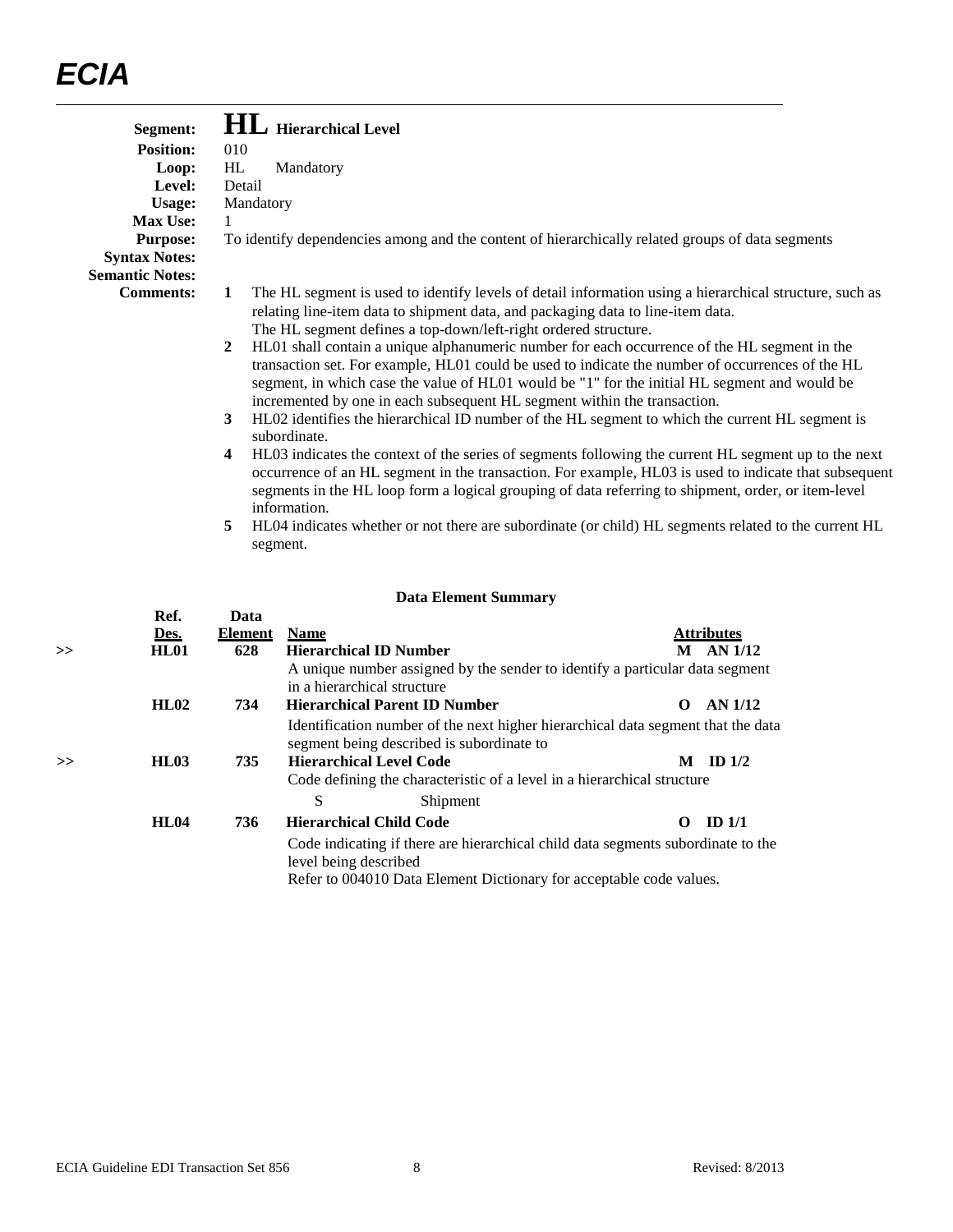| Segment:               | <b>MEA</b> Measurements                                                                              |
|------------------------|------------------------------------------------------------------------------------------------------|
| <b>Position:</b>       | 020                                                                                                  |
| Loop:                  | HL.<br>Mandatory                                                                                     |
| Level:                 | Detail                                                                                               |
| Usage:                 | Optional                                                                                             |
| <b>Max Use:</b>        |                                                                                                      |
| <b>Purpose:</b>        | To specify physical measurements or counts, including dimensions, tolerances, variances, and weights |
|                        | (See Figures Appendix for example of use of C001)                                                    |
| <b>Syntax Notes:</b>   | At least one of MEA03 MEA05 MEA06 or MEA08 is required.                                              |
|                        | If MEA05 is present, then MEA04 is required.                                                         |
|                        | If MEA06 is present, then MEA04 is required.<br>3                                                    |
|                        | If MEA07 is present, then at least one of MEA03 MEA05 or MEA06 is required.<br>4                     |
|                        | Only one of MEA08 or MEA03 may be present.<br>5                                                      |
| <b>Semantic Notes:</b> | MEA04 defines the unit of measure for MEA03, MEA05, and MEA06.                                       |
| <b>Comments:</b>       | When citing dimensional tolerances, any measurement requiring a sign $(+ or -)$ , or any measurement |

where a positive (+) value cannot be assumed, use MEA05 as the negative (-) value and MEA06 as the positive  $(+)$  value.

|    | Ref.<br><u>Des.</u> | Data<br><b>Element</b> | <b>Name</b>                                                                                                          | <b>Attributes</b> |
|----|---------------------|------------------------|----------------------------------------------------------------------------------------------------------------------|-------------------|
|    | MEA01               | 737                    | <b>Measurement Reference ID Code</b>                                                                                 | ID $2/2$<br>0     |
|    |                     |                        | Code identifying the broad category to which a measurement applies                                                   |                   |
|    |                     |                        | <b>PD</b><br><b>Physical Dimensions</b>                                                                              |                   |
|    | MEA02               | 738                    | <b>Measurement Qualifier</b>                                                                                         | ID $1/3$<br>0     |
|    |                     |                        | Code identifying a specific product or process characteristic to which a<br>measurement applies<br>G<br>Gross Weight |                   |
|    | MEA03               | 739                    | <b>Measurement Value</b>                                                                                             | $R\ 1/20$<br>X.   |
|    |                     |                        | The value of the measurement                                                                                         |                   |
|    | MEA04               | <b>C001</b>            | <b>Composite Unit of Measure</b>                                                                                     | X                 |
|    |                     |                        | To identify a composite unit of measure (See Figures Appendix for examples<br>of use)                                |                   |
| >> | <b>C00101</b>       | 355                    | <b>Unit or Basis for Measurement Code</b>                                                                            | ID $2/2$<br>М     |
|    |                     |                        | Code specifying the units in which a value is being expressed, or manner in                                          |                   |
|    |                     |                        | which a measurement has been taken                                                                                   |                   |
|    |                     |                        | LB<br>Pound                                                                                                          |                   |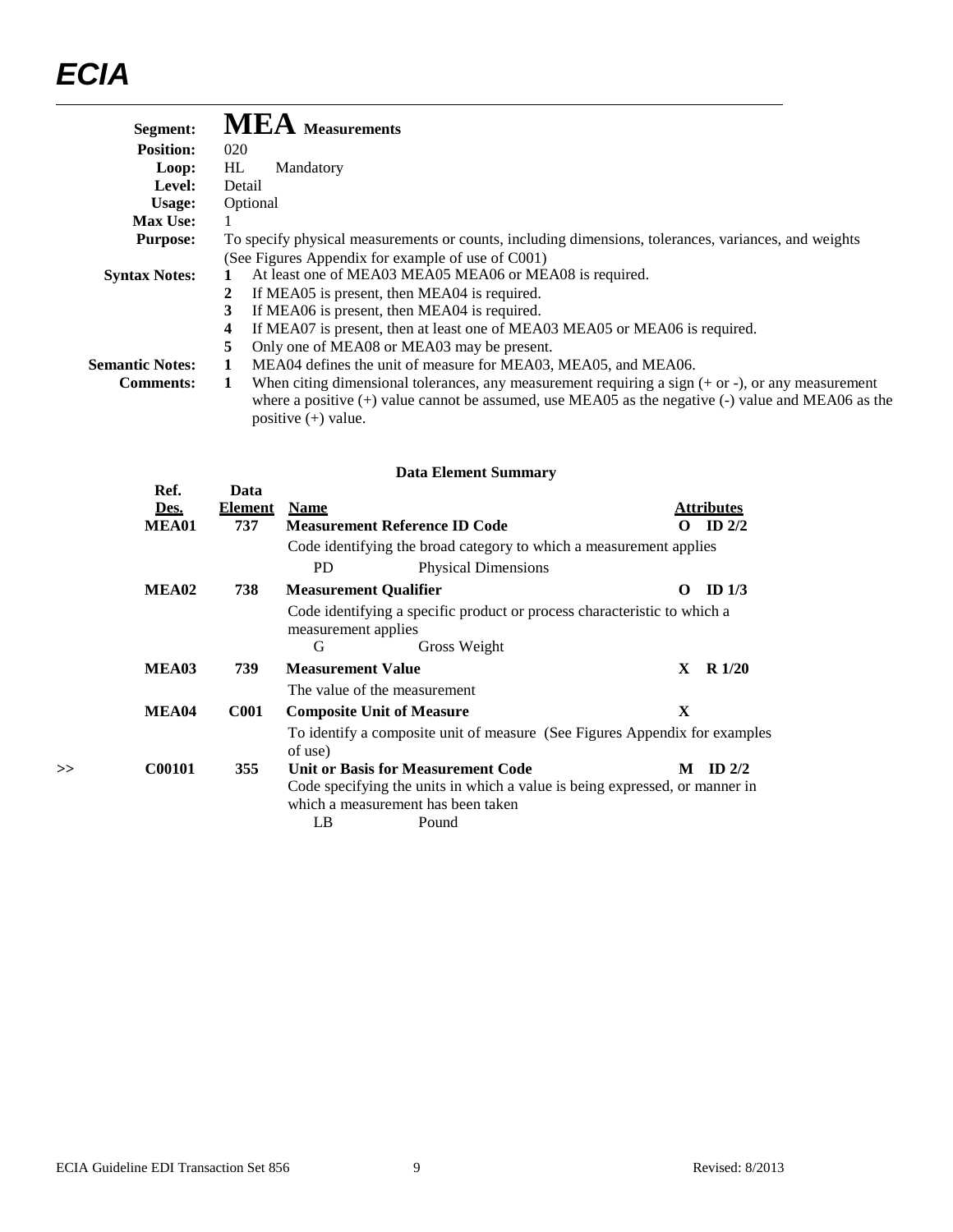| Segment:             | TD1 Carrier Details (Quantity and Weight)                                         |
|----------------------|-----------------------------------------------------------------------------------|
| <b>Position:</b>     | 030                                                                               |
| Loop:                | HL<br>Mandatory                                                                   |
| Level:               | Detail                                                                            |
| Usage:               | Optional                                                                          |
| <b>Max Use:</b>      |                                                                                   |
| <b>Purpose:</b>      | To specify the transportation details relative to commodity, weight, and quantity |
| <b>Syntax Notes:</b> | If $TD101$ is present, then $TD102$ is required.                                  |
|                      | If TD103 is present, then TD104 is required.<br>2                                 |
|                      | If TD106 is present, then TD107 is required.<br>3                                 |
|                      | If either TD107 or TD108 is present, then the other is required.<br>4             |
|                      |                                                                                   |

**Semantic Notes: Comments:**

|                              |                               |                                      | рата елениент баннита у                                                                                                                                    |          |                               |
|------------------------------|-------------------------------|--------------------------------------|------------------------------------------------------------------------------------------------------------------------------------------------------------|----------|-------------------------------|
| Ref.<br>Des.<br><b>TD101</b> | Data<br><b>Element</b><br>103 | <b>Name</b><br><b>Packaging Code</b> |                                                                                                                                                            |          | <b>Attributes</b><br>$AN$ 3/5 |
|                              |                               |                                      | Code identifying the type of packaging; Part 1: Packaging Form, Part 2:<br>Packaging Material; if the Data Element is used, then Part 1 is always required |          |                               |
|                              |                               | <b>AMM</b>                           | Ammo Pack                                                                                                                                                  |          |                               |
|                              |                               | <b>BOX</b>                           | <b>Box</b>                                                                                                                                                 |          |                               |
|                              |                               | <b>SKD</b>                           | Skid                                                                                                                                                       |          |                               |
|                              |                               | 90                                   | Standard                                                                                                                                                   |          |                               |
| <b>TD102</b>                 | 80                            | <b>Lading Quantity</b>               |                                                                                                                                                            | X.       | N01/7                         |
|                              |                               |                                      | Number of units (pieces) of the lading commodity                                                                                                           |          |                               |
| <b>TD106</b>                 | 187                           | <b>Weight Qualifier</b>              |                                                                                                                                                            | $\Omega$ | ID $1/2$                      |
|                              |                               |                                      | Code defining the type of weight                                                                                                                           |          |                               |
|                              |                               | G                                    | Gross Weight                                                                                                                                               |          |                               |
| <b>TD107</b>                 | 81                            | Weight                               |                                                                                                                                                            | X        | $R\ 1/10$                     |
|                              |                               | Numeric value of weight              |                                                                                                                                                            |          |                               |
| <b>TD108</b>                 | 355                           |                                      | <b>Unit or Basis for Measurement Code</b>                                                                                                                  | X        | ID $2/2$                      |
|                              |                               |                                      | Code specifying the units in which a value is being expressed, or manner in<br>which a measurement has been taken                                          |          |                               |
|                              |                               | LB                                   | Pound                                                                                                                                                      |          |                               |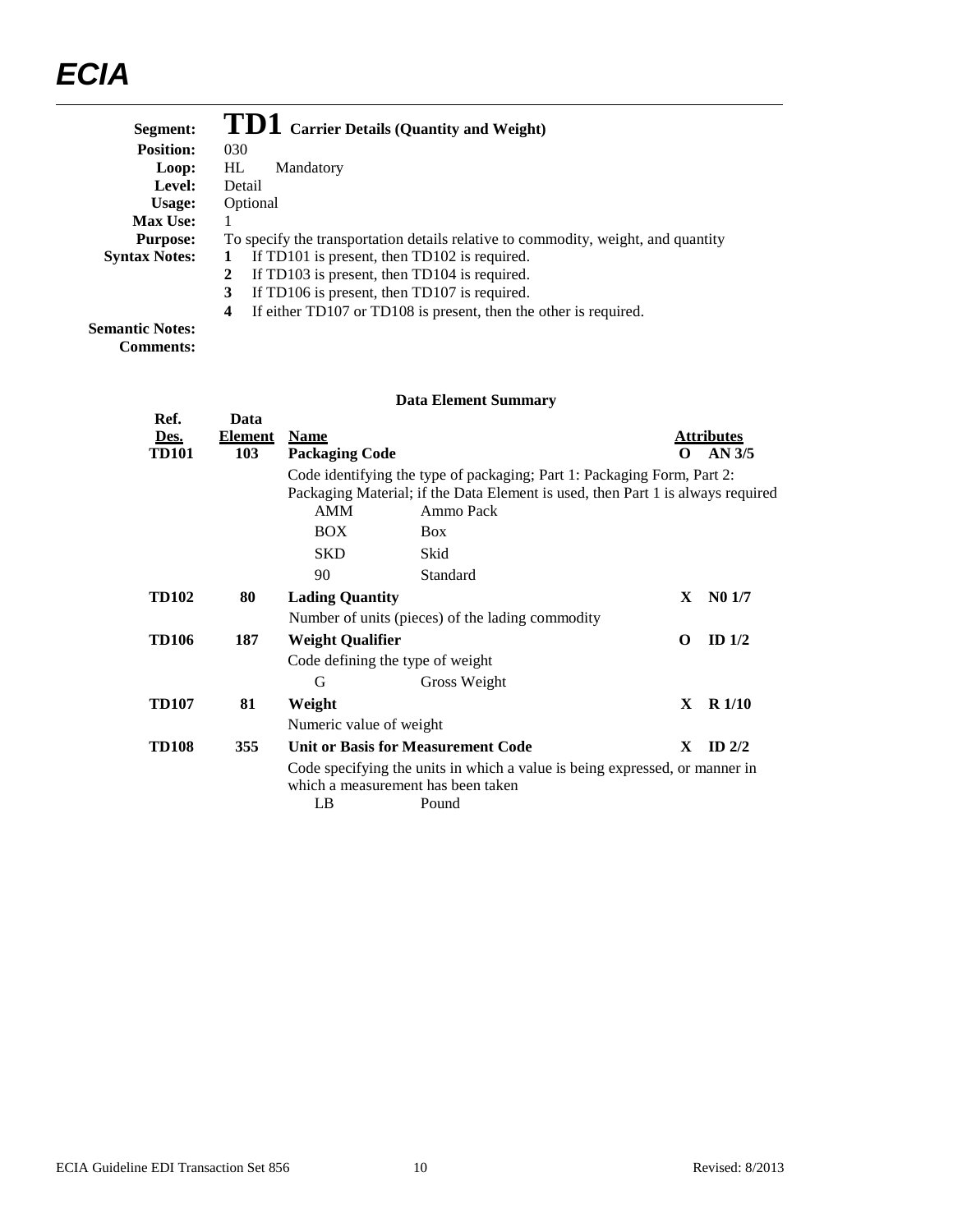| Segment:               | TD5 Carrier Details (Routing Sequence/Transit Time)                                                                                                                                                     |
|------------------------|---------------------------------------------------------------------------------------------------------------------------------------------------------------------------------------------------------|
| <b>Position:</b>       | 040                                                                                                                                                                                                     |
| Loop:                  | HL<br>Mandatory                                                                                                                                                                                         |
| Level:                 | Detail                                                                                                                                                                                                  |
| Usage:                 | Optional                                                                                                                                                                                                |
| <b>Max Use:</b>        |                                                                                                                                                                                                         |
| <b>Purpose:</b>        | To specify the carrier and sequence of routing and provide transit time information                                                                                                                     |
| <b>Syntax Notes:</b>   | If TD502 is present, then TD503 is required.                                                                                                                                                            |
|                        | If TD507 is present, then TD508 is required.                                                                                                                                                            |
|                        | If TD510 is present, then TD511 is required.<br>3                                                                                                                                                       |
| <b>Semantic Notes:</b> | TD515 is the country where the service is to be performed.                                                                                                                                              |
| <b>Comments:</b>       | When specifying a routing sequence to be used for the shipment movement in lieu of specifying each<br>carrier within the movement, use TD502 to identify the party responsible for defining the routing |

#### **Data Element Summary**

TD502.

sequence, and use TD503 to identify the actual routing sequence, specified by the party identified in

| Ref.<br>Des. | Data<br><b>Element</b> | <b>Name</b>                                                                                                         |                   | <b>Attributes</b> |
|--------------|------------------------|---------------------------------------------------------------------------------------------------------------------|-------------------|-------------------|
| <b>TD501</b> | 133                    | <b>Routing Sequence Code</b>                                                                                        | $\Omega$          | ID <sub>1/2</sub> |
|              |                        | Code describing the relationship of a carrier to a specific shipment movement                                       |                   |                   |
|              |                        | $\Omega$<br>Origin Carrier (Air, Motor, or Ocean)                                                                   |                   |                   |
| <b>TD502</b> | 66                     | <b>Identification Code Qualifier</b>                                                                                | O                 | ID $1/2$          |
|              |                        | Code designating the system/method of code structure used for Identification<br>Code (67)                           |                   |                   |
|              |                        | $\mathfrak{D}$<br>Standard Carrier Alpha Code (SCAC)                                                                |                   |                   |
| <b>TD503</b> | 67                     | <b>Identification Code</b>                                                                                          | X                 | AN 2/80           |
|              |                        | Code identifying a party or other code                                                                              |                   |                   |
| <b>TD504</b> | 91                     | <b>Transportation Method/Type Code</b>                                                                              | o                 | ID $1/2$          |
|              |                        | Code specifying the method or type of transportation for the shipment                                               |                   |                   |
|              |                        | Air<br>A                                                                                                            |                   |                   |
|              |                        | AE<br>Air Express                                                                                                   |                   |                   |
|              |                        | <b>LT</b><br>Less Than Trailer Load (LTL)                                                                           |                   |                   |
|              |                        | M<br>Motor (Common Carrier)                                                                                         |                   |                   |
| <b>TD505</b> | 387                    | <b>Routing</b>                                                                                                      | $\mathbf{\Omega}$ | AN 1/35           |
|              |                        | Free-form description of the routing or requested routing for shipment, or the                                      |                   |                   |
|              |                        | originating carrier's identity                                                                                      |                   |                   |
| <b>TD507</b> | 309                    | <b>Location Qualifier</b>                                                                                           | O                 | ID $1/2$          |
|              |                        | Code identifying type of location                                                                                   |                   |                   |
|              |                        | <b>OR</b><br>Origin (Shipping Point)                                                                                |                   |                   |
| <b>TD508</b> | 310                    | <b>Location Identifier</b>                                                                                          | X                 | AN 1/30           |
|              |                        | Code which identifies a specific location                                                                           |                   |                   |
| <b>TD512</b> | 284                    | <b>Service Level Code</b>                                                                                           | O                 | $ID$ $2/2$        |
|              |                        | Code indicating the level of transportation service or the billing service offered<br>by the transportation carrier |                   |                   |
|              |                        | Refer to 004010 Data Element Dictionary for acceptable code values.                                                 |                   |                   |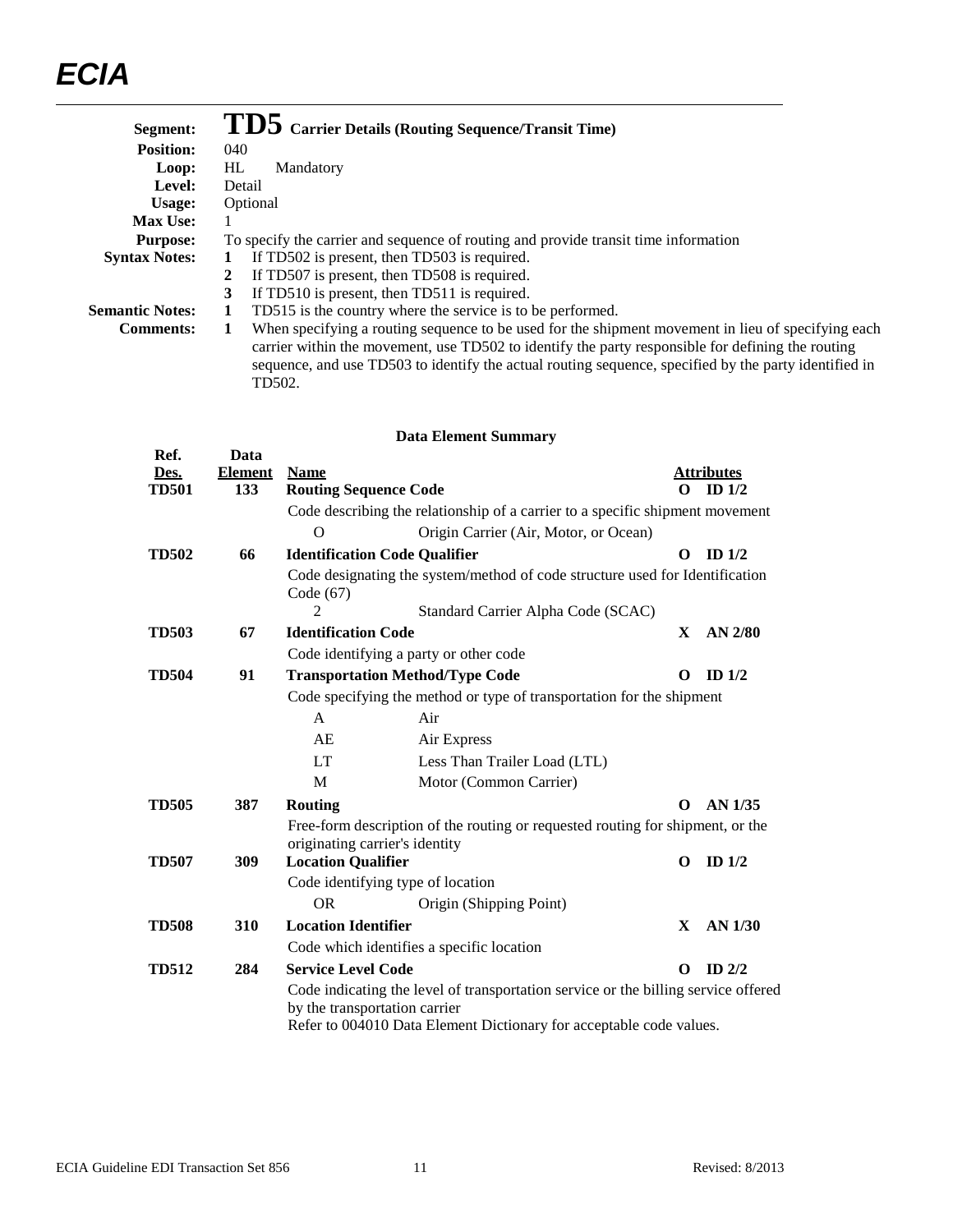| Segment:               | <b>REF</b> Reference Identification                                     |
|------------------------|-------------------------------------------------------------------------|
| <b>Position:</b>       | 060                                                                     |
| Loop:                  | HL.<br>Mandatory                                                        |
| Level:                 | Detail                                                                  |
| Usage:                 | Optional                                                                |
| <b>Max Use:</b>        | 4                                                                       |
| <b>Purpose:</b>        | To specify identifying information                                      |
| <b>Syntax Notes:</b>   | If either C04003 or C04004 is present, then the other is required.<br>1 |
|                        | If either C04005 or C04006 is present, then the other is required.      |
| <b>Semantic Notes:</b> | REF04 contains data relating to the value cited in REF02.<br>1          |
| <b>Comments:</b>       |                                                                         |

| >> | Ref.<br>Des.<br>REF01 | Data<br><b>Element</b> Name<br>128 |           | <b>Reference Identification Qualifier</b><br>Code qualifying the Reference Identification                                      | M        | <b>Attributes</b><br>ID $2/3$ |
|----|-----------------------|------------------------------------|-----------|--------------------------------------------------------------------------------------------------------------------------------|----------|-------------------------------|
|    |                       |                                    | AW        | Air Waybill Number                                                                                                             |          |                               |
|    |                       |                                    | BM        | <b>Bill of Lading Number</b>                                                                                                   |          |                               |
|    |                       |                                    | <b>CN</b> | Carrier's Reference Number                                                                                                     |          |                               |
|    |                       |                                    | <b>FR</b> | Freight Bill Number                                                                                                            |          |                               |
|    |                       |                                    | LS        | Bar-Coded Serial Number                                                                                                        |          |                               |
|    |                       |                                    | <b>PK</b> | Packing List Number                                                                                                            |          |                               |
|    | <b>REF02</b>          | 127                                |           | <b>Reference Identification</b>                                                                                                | $\Omega$ | $AN$ 1/30                     |
|    |                       |                                    |           | Reference information as defined for a particular Transaction Set or as<br>specified by the Reference Identification Qualifier |          |                               |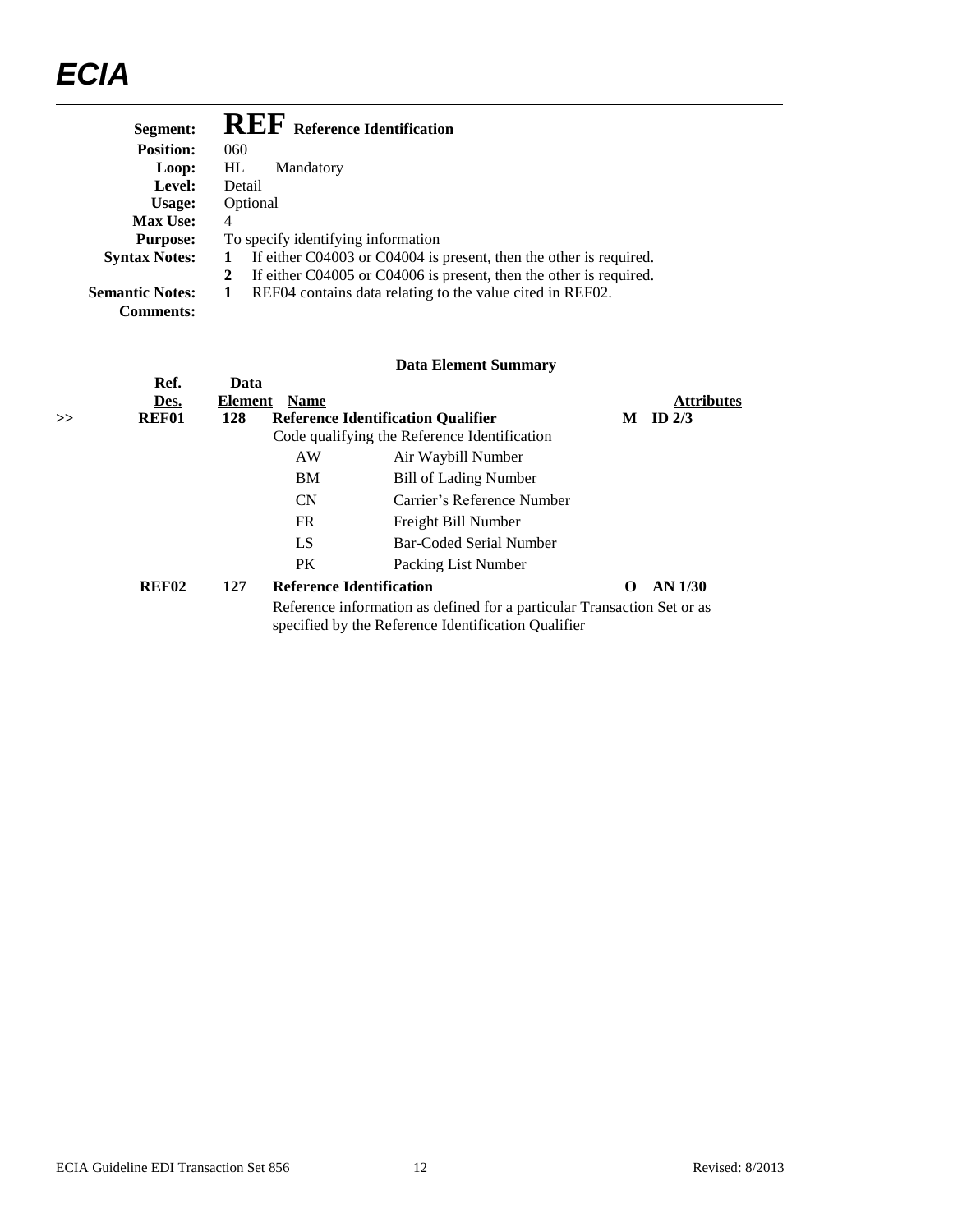| Segment:               | <b>PER</b> Administrative Communications Contact                                        |  |  |
|------------------------|-----------------------------------------------------------------------------------------|--|--|
| <b>Position:</b>       | 070                                                                                     |  |  |
| Loop:                  | HL<br>Mandatory                                                                         |  |  |
| Level:                 | Detail                                                                                  |  |  |
| Usage:                 | Optional                                                                                |  |  |
| <b>Max Use:</b>        |                                                                                         |  |  |
| <b>Purpose:</b>        | To identify a person or office to whom administrative communications should be directed |  |  |
| <b>Syntax Notes:</b>   | If either PER03 or PER04 is present, then the other is required.                        |  |  |
|                        | If either PER05 or PER06 is present, then the other is required.                        |  |  |
| <b>Semantic Notes:</b> |                                                                                         |  |  |

**Comments:**

|       | Ref.<br>Des.      | Data<br><b>Element</b> | <b>Name</b>                                                                      |    | <b>Attributes</b> |
|-------|-------------------|------------------------|----------------------------------------------------------------------------------|----|-------------------|
| $\gt$ | <b>PER01</b>      | 366                    | <b>Contact Function Code</b>                                                     | M  | ID $2/2$          |
|       |                   |                        | Code identifying the major duty or responsibility of the person or group named   |    |                   |
|       |                   |                        | <b>BD</b><br>Buyer Name or Department                                            |    |                   |
|       | PER <sub>02</sub> | 93                     | <b>Name</b>                                                                      | 0  | AN 1/60           |
|       |                   |                        | Free-form name                                                                   |    |                   |
|       | <b>PER06</b>      | 364                    | <b>Communication Number</b>                                                      | X. | AN 1/80           |
|       |                   |                        | Complete communications number including country or area code when<br>applicable |    |                   |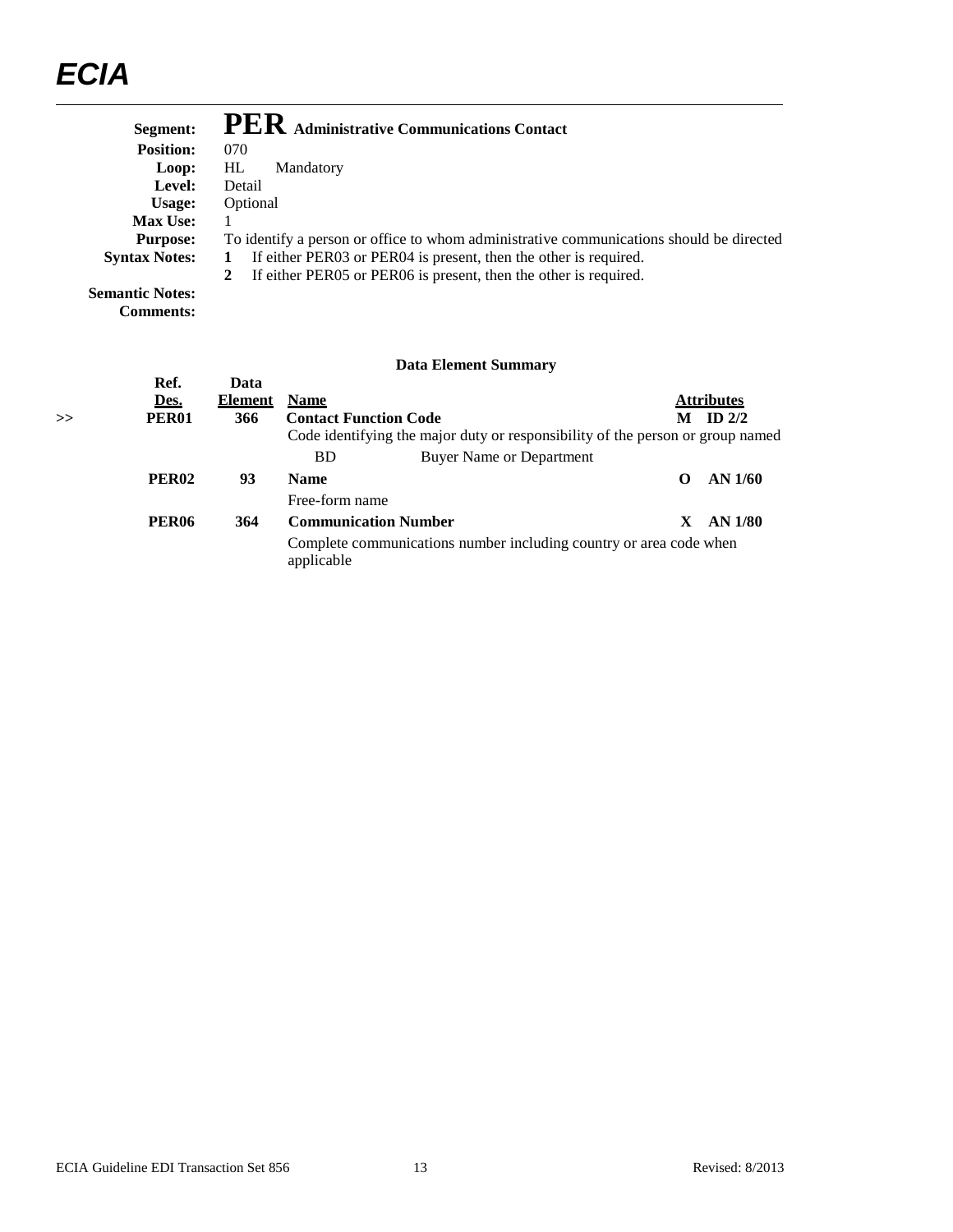| Segment:               | <b>Name</b>                                                                                                                                                                                                                                        |
|------------------------|----------------------------------------------------------------------------------------------------------------------------------------------------------------------------------------------------------------------------------------------------|
| <b>Position:</b>       | 080                                                                                                                                                                                                                                                |
| Loop:                  | N1<br>Optional                                                                                                                                                                                                                                     |
| Level:                 | Detail                                                                                                                                                                                                                                             |
| Usage:                 | Optional                                                                                                                                                                                                                                           |
| <b>Max Use:</b>        |                                                                                                                                                                                                                                                    |
| <b>Purpose:</b>        | To identify a party by type of organization, name, and code                                                                                                                                                                                        |
| <b>Syntax Notes:</b>   | At least one of N102 or N103 is required.<br>1                                                                                                                                                                                                     |
|                        | If either N103 or N104 is present, then the other is required.<br>2                                                                                                                                                                                |
| <b>Semantic Notes:</b> |                                                                                                                                                                                                                                                    |
| <b>Comments:</b>       | This segment, used alone, provides the most efficient method of providing organizational<br>1<br>identification. To obtain this efficiency the "ID Code" (N104) must provide a key to the table<br>maintained by the transaction processing party. |

**2** N105 and N106 further define the type of entity in N101.

| >> | Ref.<br>Des.<br><b>N101</b> | Data<br><b>Element</b><br>98 | <b>Name</b><br><b>Entity Identifier Code</b> |                                                                                | M            | <b>Attributes</b><br>ID $2/3$ |
|----|-----------------------------|------------------------------|----------------------------------------------|--------------------------------------------------------------------------------|--------------|-------------------------------|
|    |                             |                              |                                              | Code identifying an organizational entity, a physical location, property or an |              |                               |
|    |                             |                              | individual                                   |                                                                                |              |                               |
|    |                             |                              | MA                                           | Party for whom Item is Ultimately Intended                                     |              |                               |
|    |                             |                              | <b>SF</b>                                    | Ship From                                                                      |              |                               |
|    |                             |                              | <b>ST</b>                                    | Ship To                                                                        |              |                               |
|    |                             |                              | SU                                           | Supplier/Manufacturer                                                          |              |                               |
|    | <b>N102</b>                 | 93                           | <b>Name</b>                                  |                                                                                | $\mathbf x$  | AN $1/60$                     |
|    |                             |                              | Free-form name                               |                                                                                |              |                               |
|    | N <sub>103</sub>            | 66                           | <b>Identification Code Qualifier</b>         |                                                                                | X            | ID $1/2$                      |
|    |                             |                              | Code (67)                                    | Code designating the system/method of code structure used for Identification   |              |                               |
|    |                             |                              | 6                                            | <b>Plant Code</b>                                                              |              |                               |
|    |                             |                              | 92                                           | Assigned by Buyer or Buyer's Agent                                             |              |                               |
|    | <b>N104</b>                 | 67                           | <b>Identification Code</b>                   |                                                                                | $\mathbf{X}$ | $AN$ 2/80                     |
|    |                             |                              |                                              | Code identifying a party or other code                                         |              |                               |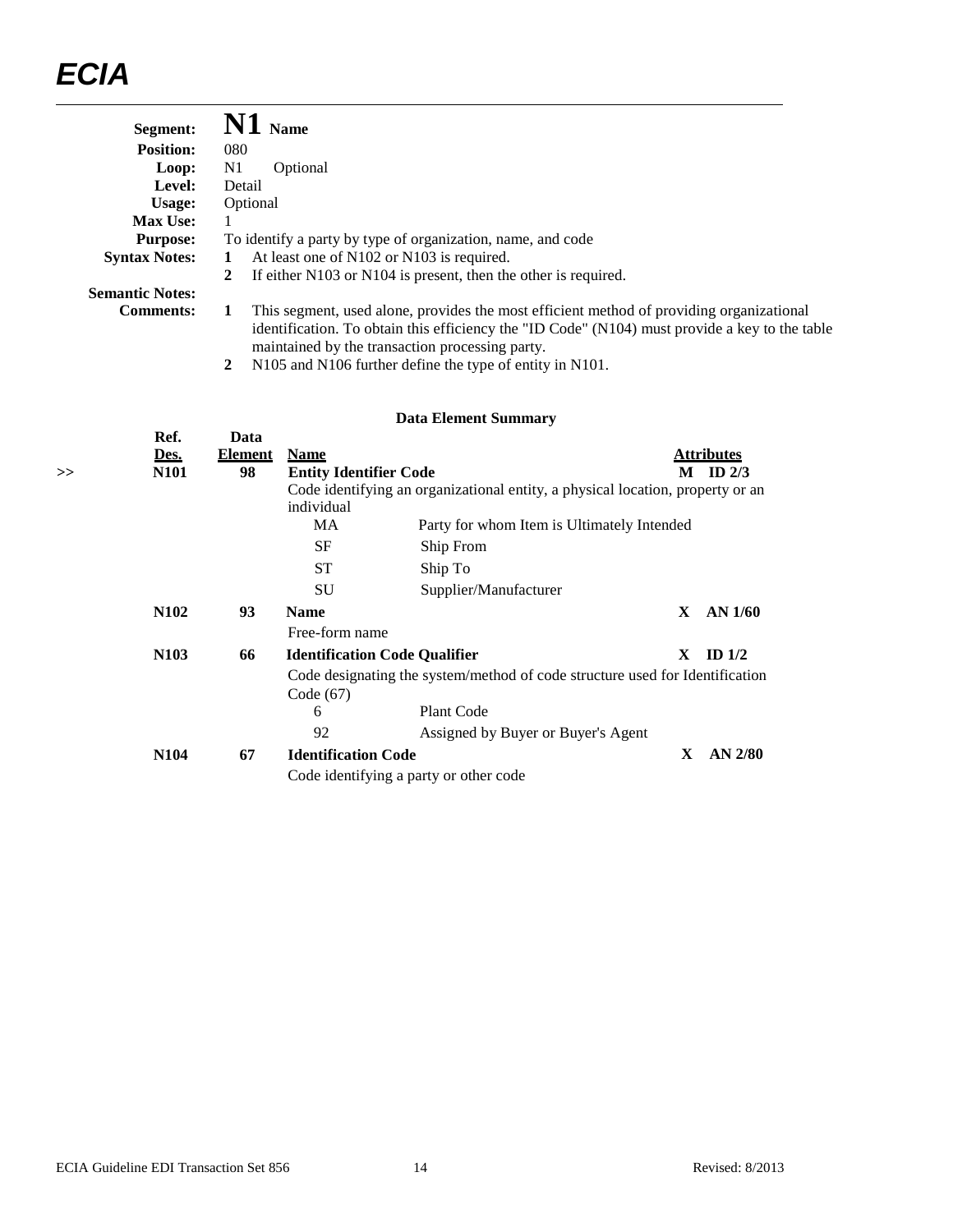| Segment:               | N4 Geographic Location                                                                                     |
|------------------------|------------------------------------------------------------------------------------------------------------|
| <b>Position:</b>       | 090                                                                                                        |
| Loop:                  | N1<br>Optional                                                                                             |
| Level:                 | Detail                                                                                                     |
| Usage:                 | Optional                                                                                                   |
| <b>Max Use:</b>        |                                                                                                            |
| <b>Purpose:</b>        | To specify the geographic place of the named party                                                         |
| <b>Syntax Notes:</b>   | If N406 is present, then N405 is required.<br>1                                                            |
| <b>Semantic Notes:</b> |                                                                                                            |
| <b>Comments:</b>       | A combination of either N401 through N404, or N405 and N406 may be adequate to specify a<br>1<br>location. |

**2** N402 is required only if city name (N401) is in the U.S. or Canada.

| Ref.<br>Des.<br>N401 | Data<br><b>Element</b><br>19 | <b>Name</b><br><b>City Name</b>                                                                               |                   | <b>Attributes</b><br>$AN$ 2/30 |
|----------------------|------------------------------|---------------------------------------------------------------------------------------------------------------|-------------------|--------------------------------|
|                      |                              | Free-form text for city name                                                                                  |                   |                                |
| N402                 | 156                          | <b>State or Province Code</b>                                                                                 | $\mathbf{\Omega}$ | ID $2/2$                       |
|                      |                              | Code (Standard State/Province) as defined by appropriate government agency                                    |                   |                                |
| N403                 | 116                          | <b>Postal Code</b>                                                                                            |                   | $ID$ 3/15                      |
|                      |                              | Code defining international postal zone code excluding punctuation and blanks<br>(zip code for United States) |                   |                                |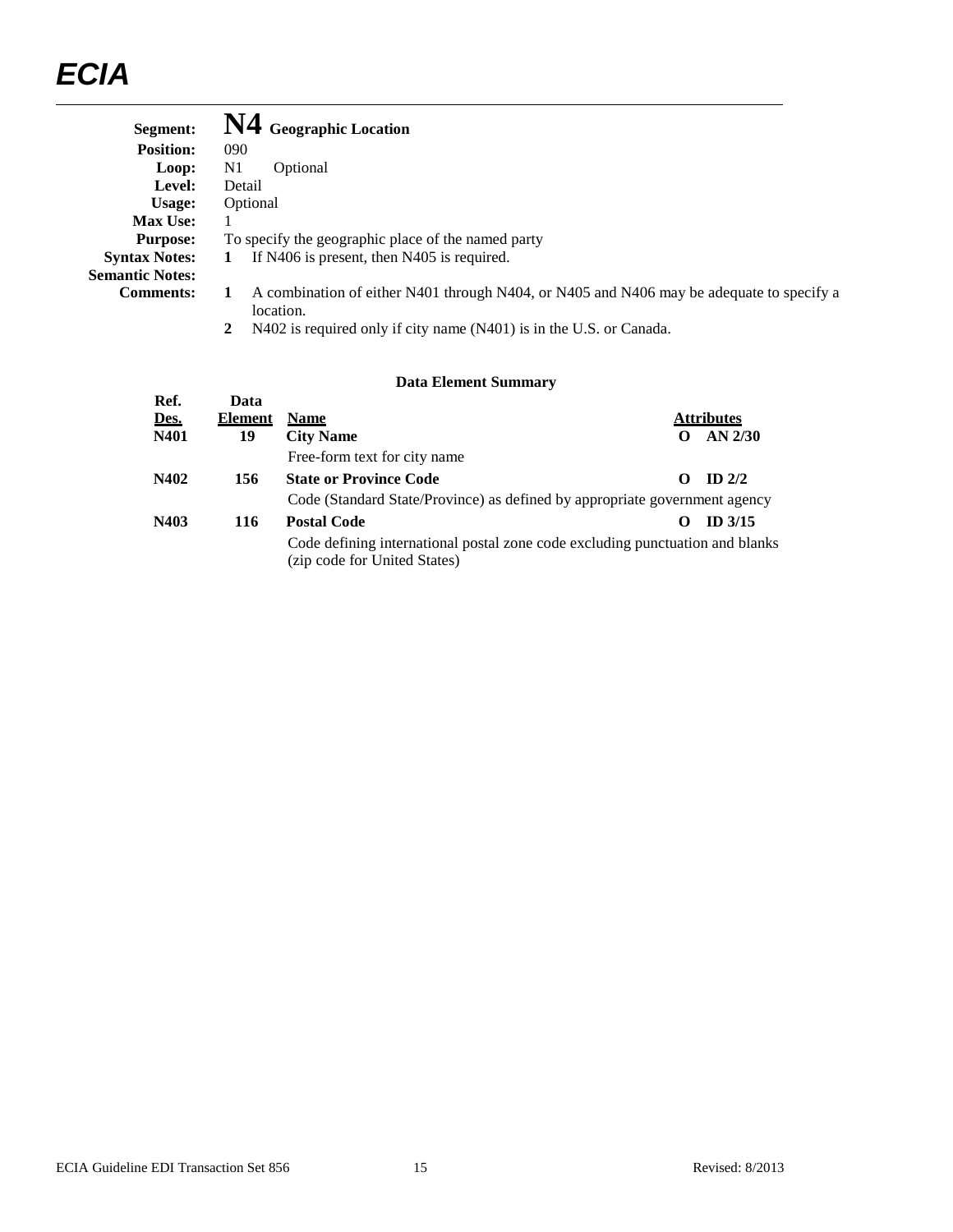| Segment:                                   | <b>REF</b> Reference Identification                                                                                                       |
|--------------------------------------------|-------------------------------------------------------------------------------------------------------------------------------------------|
| <b>Position:</b>                           | 100                                                                                                                                       |
| Loop:                                      | N1<br>Optional                                                                                                                            |
| Level:                                     | Detail                                                                                                                                    |
| Usage:                                     | Optional                                                                                                                                  |
| <b>Max Use:</b>                            |                                                                                                                                           |
| <b>Purpose:</b>                            | To specify identifying information                                                                                                        |
| <b>Syntax Notes:</b>                       | If either C04003 or C04004 is present, then the other is required.<br>1                                                                   |
| <b>Semantic Notes:</b><br><b>Comments:</b> | If either C04005 or C04006 is present, then the other is required.<br>2<br>REF04 contains data relating to the value cited in REF02.<br>1 |
|                                            | Data Element Summary                                                                                                                      |

| > | Ref.<br>Des.<br>REF01 | Data<br><b>Element</b><br>128 | <b>Name</b>       | <b>Reference Identification Qualifier</b><br>Code qualifying the Reference Identification                                      | M        | <b>Attributes</b><br>ID $2/3$ |
|---|-----------------------|-------------------------------|-------------------|--------------------------------------------------------------------------------------------------------------------------------|----------|-------------------------------|
|   |                       |                               | SF                | Ship From                                                                                                                      |          |                               |
|   | REF <sub>02</sub>     | 127                           |                   | <b>Reference Identification</b>                                                                                                | $\Omega$ | AN 1/30                       |
|   |                       |                               |                   | Reference information as defined for a particular Transaction Set or as<br>specified by the Reference Identification Qualifier |          |                               |
|   |                       |                               | <b>Ship Point</b> |                                                                                                                                |          |                               |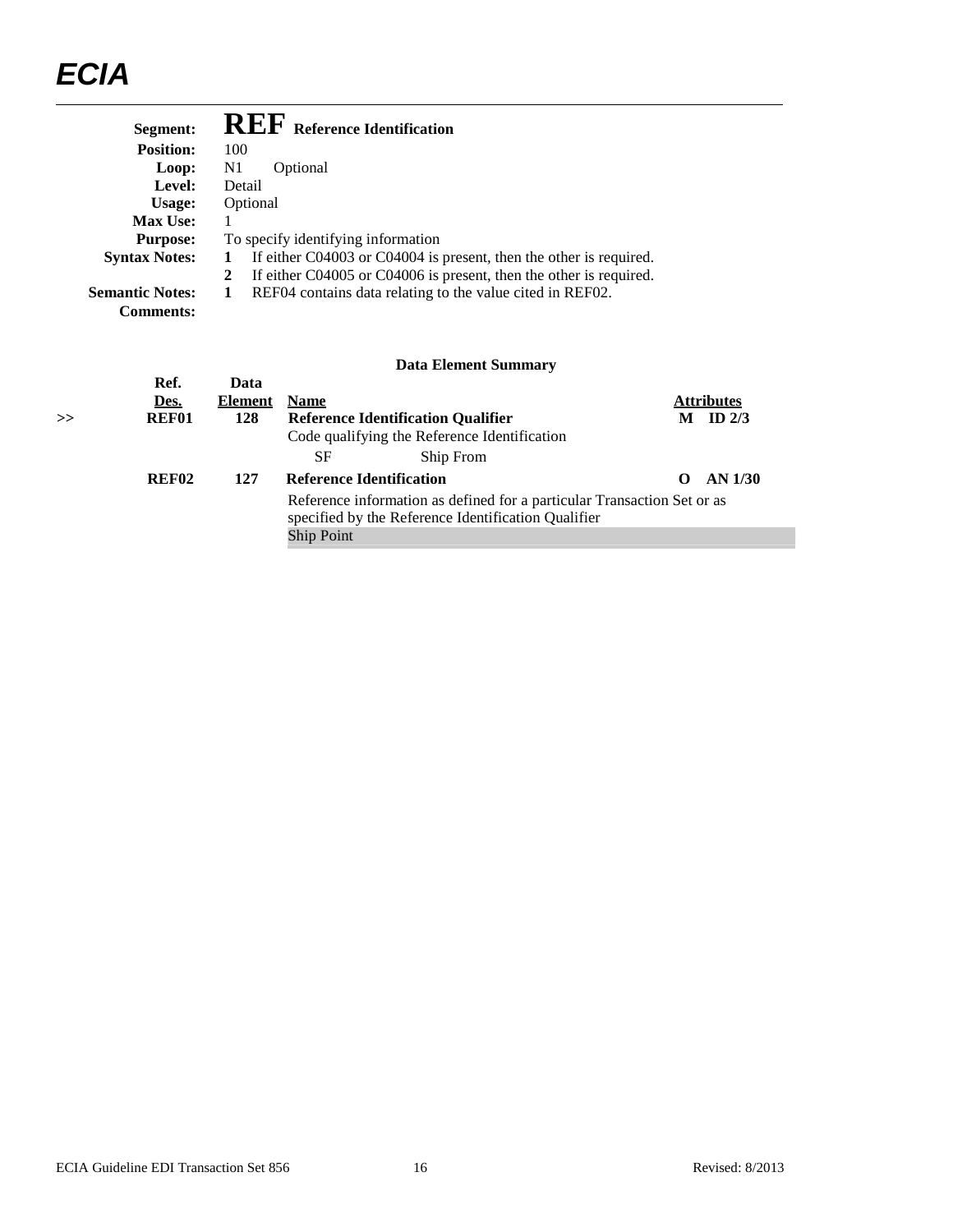| Segment:               | <b>HL</b> Hierarchical Level                                                                                                                                                                                                                                                                                                                                                                  |
|------------------------|-----------------------------------------------------------------------------------------------------------------------------------------------------------------------------------------------------------------------------------------------------------------------------------------------------------------------------------------------------------------------------------------------|
| <b>Position:</b>       | 110                                                                                                                                                                                                                                                                                                                                                                                           |
| Loop:                  | HL<br>Mandatory                                                                                                                                                                                                                                                                                                                                                                               |
| Level:                 | Detail                                                                                                                                                                                                                                                                                                                                                                                        |
| <b>Usage:</b>          | Mandatory                                                                                                                                                                                                                                                                                                                                                                                     |
| <b>Max Use:</b>        |                                                                                                                                                                                                                                                                                                                                                                                               |
| <b>Purpose:</b>        | To identify dependencies among and the content of hierarchically related groups of data segments                                                                                                                                                                                                                                                                                              |
| <b>Syntax Notes:</b>   |                                                                                                                                                                                                                                                                                                                                                                                               |
| <b>Semantic Notes:</b> |                                                                                                                                                                                                                                                                                                                                                                                               |
| <b>Comments:</b>       | The HL segment is used to identify levels of detail information using a hierarchical structure, such as<br>$\mathbf{1}$<br>relating line-item data to shipment data, and packaging data to line-item data.                                                                                                                                                                                    |
|                        | The HL segment defines a top-down/left-right ordered structure.                                                                                                                                                                                                                                                                                                                               |
|                        | HL01 shall contain a unique alphanumeric number for each occurrence of the HL segment in the<br>$\mathbf{2}$<br>transaction set. For example, HL01 could be used to indicate the number of occurrences of the HL<br>segment, in which case the value of HL01 would be "1" for the initial HL segment and would be<br>incremented by one in each subsequent HL segment within the transaction. |
|                        | HL02 identifies the hierarchical ID number of the HL segment to which the current HL segment is<br>3<br>subordinate.                                                                                                                                                                                                                                                                          |
|                        | HL03 indicates the context of the series of segments following the current HL segment up to the next<br>$\overline{4}$<br>occurrence of an HL segment in the transaction. For example, HL03 is used to indicate that subsequent<br>segments in the HL loop form a logical grouping of data referring to shipment, order, or item-level<br>information.                                        |
|                        | HL04 indicates whether or not there are subordinate (or child) HL segments related to the current HL<br>5<br>segment.                                                                                                                                                                                                                                                                         |

|    | Ref.<br>Des. | Data<br><b>Element</b> | <b>Name</b>           |                                                                                                                                                         |          | <b>Attributes</b> |
|----|--------------|------------------------|-----------------------|---------------------------------------------------------------------------------------------------------------------------------------------------------|----------|-------------------|
| >> | <b>HL01</b>  | 628                    |                       | <b>Hierarchical ID Number</b>                                                                                                                           | M        | AN 1/12           |
|    |              |                        |                       | A unique number assigned by the sender to identify a particular data segment<br>in a hierarchical structure                                             |          |                   |
|    | HL02         | 734                    |                       | <b>Hierarchical Parent ID Number</b>                                                                                                                    | $\Omega$ | AN 1/12           |
|    |              |                        |                       | Identification number of the next higher hierarchical data segment that the data<br>segment being described is subordinate to                           |          |                   |
| >> | <b>HL03</b>  | 735                    |                       | <b>Hierarchical Level Code</b>                                                                                                                          | M        | ID $1/2$          |
|    |              |                        |                       | Code defining the characteristic of a level in a hierarchical structure                                                                                 |          |                   |
|    |              |                        | $\Omega$              | Order                                                                                                                                                   |          |                   |
|    | <b>HL04</b>  | 736                    |                       | <b>Hierarchical Child Code</b>                                                                                                                          | 0        | ID <sub>1/1</sub> |
|    |              |                        | level being described | Code indicating if there are hierarchical child data segments subordinate to the<br>Refer to 004010 Data Element Dictionary for acceptable code values. |          |                   |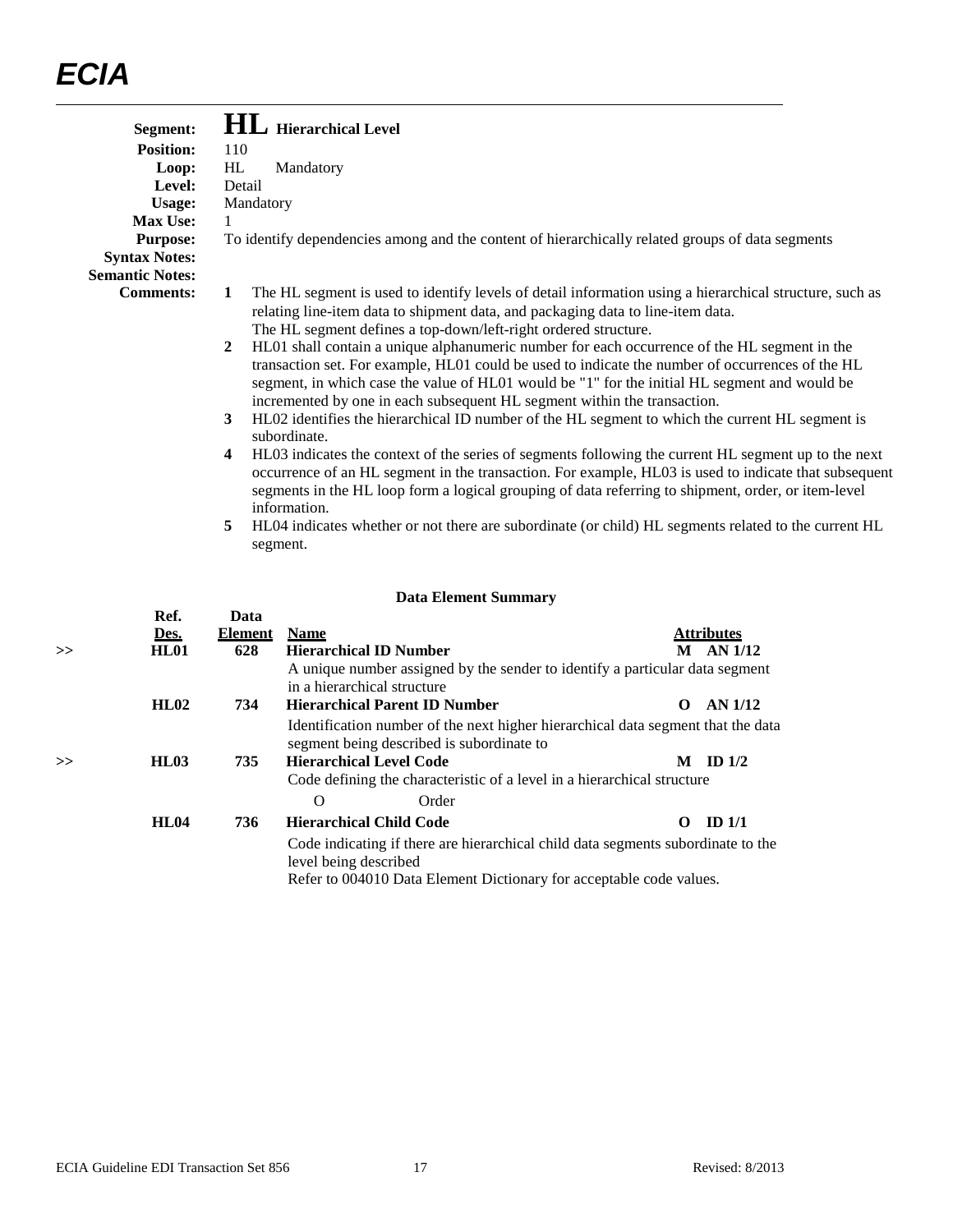| Segment:               | <b>PRF</b> Purchase Order Reference                                 |
|------------------------|---------------------------------------------------------------------|
| <b>Position:</b>       | 120                                                                 |
| Loop:                  | Mandatory<br>HL                                                     |
| Level:                 | Detail                                                              |
| Usage:                 | Optional                                                            |
| <b>Max Use:</b>        |                                                                     |
| <b>Purpose:</b>        | To provide reference to a specific purchase order                   |
| <b>Syntax Notes:</b>   |                                                                     |
| <b>Semantic Notes:</b> | 1<br>PRF04 is the date assigned by the purchaser to purchase order. |
| Comments:              |                                                                     |

|    | Ref.              | Data           |                                                                                                                       |                   |                   |
|----|-------------------|----------------|-----------------------------------------------------------------------------------------------------------------------|-------------------|-------------------|
|    | Des.              | <b>Element</b> | <b>Name</b>                                                                                                           |                   | <b>Attributes</b> |
| >> | <b>PRF01</b>      | 324            | <b>Purchase Order Number</b>                                                                                          | M                 | AN 1/22           |
|    |                   |                | Identifying number for Purchase Order assigned by the orderer/purchaser                                               |                   |                   |
|    | PRF <sub>02</sub> | 328            | <b>Release Number</b>                                                                                                 | o                 | AN 1/30           |
|    |                   |                | Number identifying a release against a Purchase Order previously placed by<br>the parties involved in the transaction |                   |                   |
|    | <b>PRF04</b>      | 373            | Date                                                                                                                  | 0                 | <b>DT 8/8</b>     |
|    |                   |                | Date expressed as CCYYMMDD                                                                                            |                   |                   |
|    | PRF <sub>06</sub> | 367            | <b>Contract Number</b>                                                                                                | $\mathbf{\Omega}$ | AN 1/30           |
|    |                   |                | Contract number                                                                                                       |                   |                   |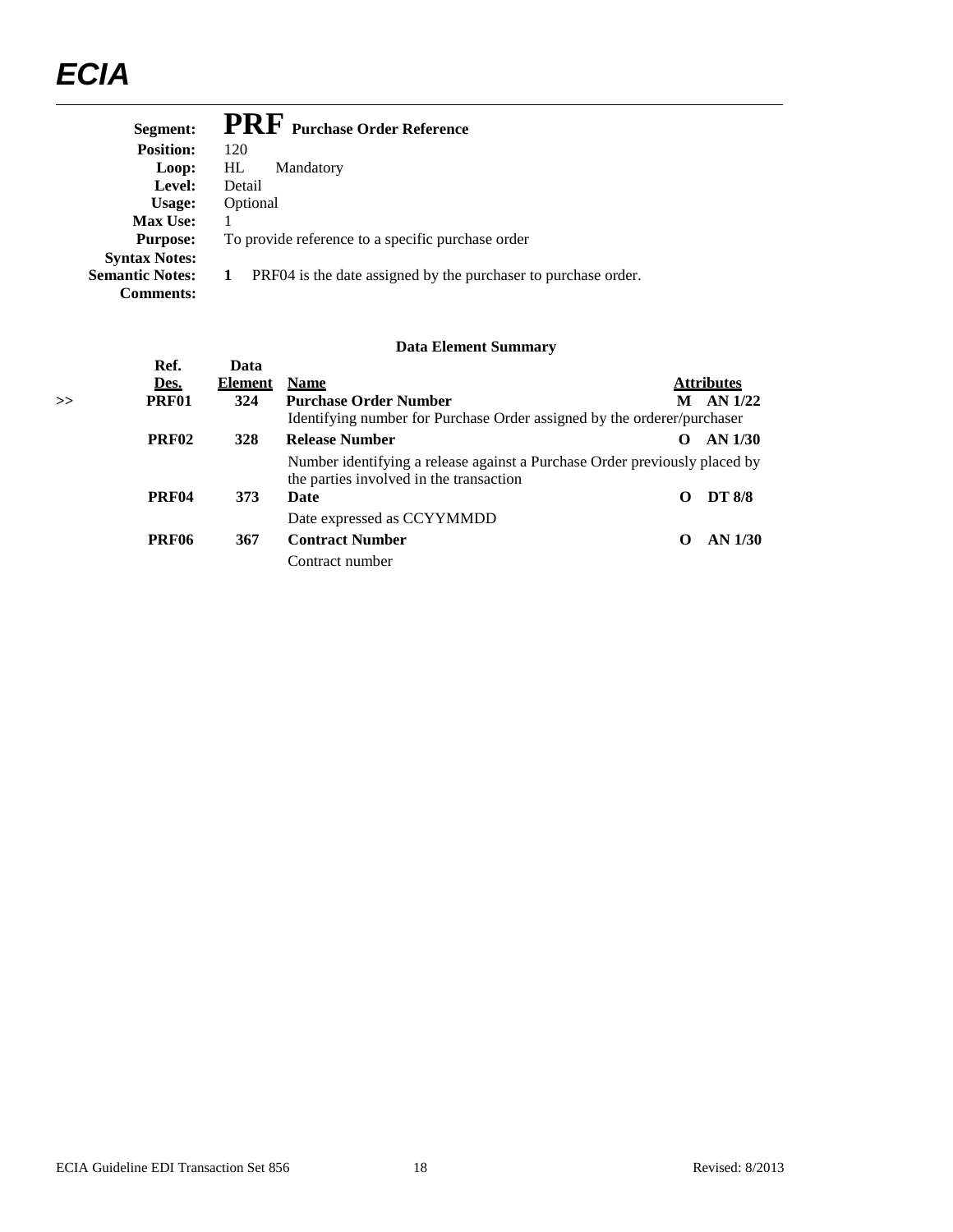| Mandatory<br>Detail<br>Mandatory                                                                                                                                                                                                                                                                                                                                              |
|-------------------------------------------------------------------------------------------------------------------------------------------------------------------------------------------------------------------------------------------------------------------------------------------------------------------------------------------------------------------------------|
|                                                                                                                                                                                                                                                                                                                                                                               |
|                                                                                                                                                                                                                                                                                                                                                                               |
|                                                                                                                                                                                                                                                                                                                                                                               |
|                                                                                                                                                                                                                                                                                                                                                                               |
|                                                                                                                                                                                                                                                                                                                                                                               |
| To identify dependencies among and the content of hierarchically related groups of data segments                                                                                                                                                                                                                                                                              |
|                                                                                                                                                                                                                                                                                                                                                                               |
|                                                                                                                                                                                                                                                                                                                                                                               |
| The HL segment is used to identify levels of detail information using a hierarchical structure, such as<br>relating line-item data to shipment data, and packaging data to line-item data.<br>The HL segment defines a top-down/left-right ordered structure.                                                                                                                 |
| HL01 shall contain a unique alphanumeric number for each occurrence of the HL segment in the<br>transaction set. For example, HL01 could be used to indicate the number of occurrences of the HL<br>segment, in which case the value of HL01 would be "1" for the initial HL segment and would be<br>incremented by one in each subsequent HL segment within the transaction. |
| HL02 identifies the hierarchical ID number of the HL segment to which the current HL segment is<br>subordinate.                                                                                                                                                                                                                                                               |
| HL03 indicates the context of the series of segments following the current HL segment up to the next<br>occurrence of an HL segment in the transaction. For example, HL03 is used to indicate that subsequent<br>segments in the HL loop form a logical grouping of data referring to shipment, order, or item-level<br>information.                                          |
| HL04 indicates whether or not there are subordinate (or child) HL segments related to the current HL<br>segment.                                                                                                                                                                                                                                                              |
|                                                                                                                                                                                                                                                                                                                                                                               |

|    | Ref.<br>Des. | Data<br><b>Element</b> | <b>Name</b>                                                                                                                                                                      |          | <b>Attributes</b> |
|----|--------------|------------------------|----------------------------------------------------------------------------------------------------------------------------------------------------------------------------------|----------|-------------------|
|    |              |                        |                                                                                                                                                                                  |          |                   |
| >> | <b>HL01</b>  | 628                    | <b>Hierarchical ID Number</b>                                                                                                                                                    | M        | AN 1/12           |
|    |              |                        | A unique number assigned by the sender to identify a particular data segment                                                                                                     |          |                   |
|    |              |                        | in a hierarchical structure                                                                                                                                                      |          |                   |
|    | HL02         | 734                    | <b>Hierarchical Parent ID Number</b>                                                                                                                                             | $\Omega$ | AN 1/12           |
|    |              |                        | Identification number of the next higher hierarchical data segment that the data<br>segment being described is subordinate to                                                    |          |                   |
| >> | <b>HL03</b>  | 735                    | <b>Hierarchical Level Code</b>                                                                                                                                                   | M        | ID $1/2$          |
|    |              |                        | Code defining the characteristic of a level in a hierarchical structure                                                                                                          |          |                   |
|    |              |                        | Item                                                                                                                                                                             |          |                   |
|    | <b>HL04</b>  | 736                    | <b>Hierarchical Child Code</b>                                                                                                                                                   | 0        | ID <sub>1/1</sub> |
|    |              |                        | Code indicating if there are hierarchical child data segments subordinate to the<br>level being described<br>Refer to 004010 Data Element Dictionary for acceptable code values. |          |                   |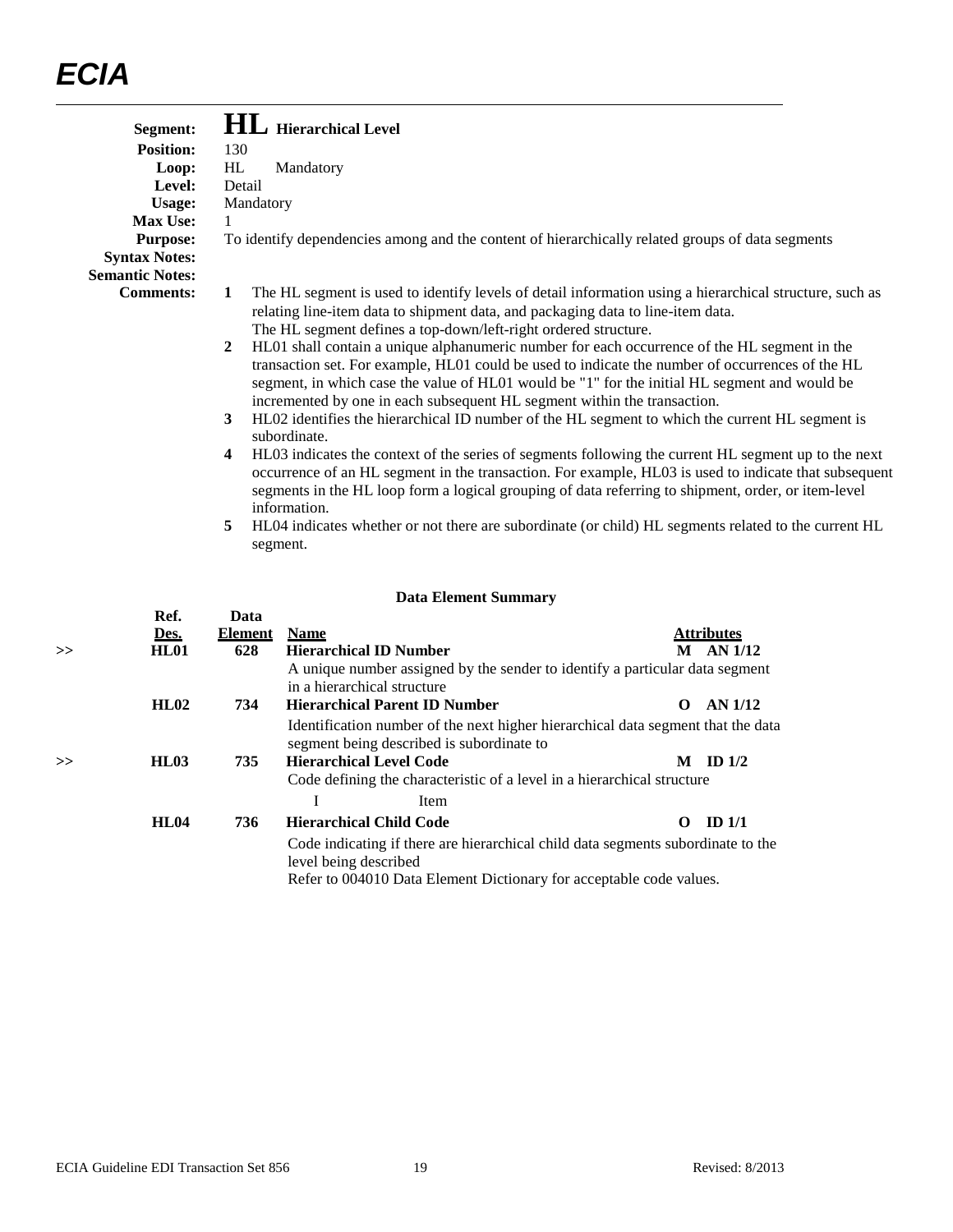| Segment:               | LIN<br><b>Item Identification</b>                                                                      |
|------------------------|--------------------------------------------------------------------------------------------------------|
| <b>Position:</b>       | 140                                                                                                    |
| Loop:                  | HL<br>Mandatory                                                                                        |
| Level:                 | Detail                                                                                                 |
| Usage:                 | Optional                                                                                               |
| Max Use:               |                                                                                                        |
| <b>Purpose:</b>        | To specify basic item identification data                                                              |
| <b>Syntax Notes:</b>   | If either LIN04 or LIN05 is present, then the other is required.<br>1                                  |
|                        | If either LIN06 or LIN07 is present, then the other is required.<br>2                                  |
|                        | If either LIN08 or LIN09 is present, then the other is required.<br>3                                  |
|                        | If either LIN10 or LIN11 is present, then the other is required.<br>4                                  |
|                        | If either LIN12 or LIN13 is present, then the other is required.<br>5                                  |
|                        | If either LIN14 or LIN15 is present, then the other is required.<br>6                                  |
|                        | If either LIN16 or LIN17 is present, then the other is required.<br>7                                  |
|                        | If either LIN18 or LIN19 is present, then the other is required.<br>8                                  |
|                        | 9<br>If either LIN20 or LIN21 is present, then the other is required.                                  |
|                        | If either LIN22 or LIN23 is present, then the other is required.<br>10                                 |
|                        | If either LIN24 or LIN25 is present, then the other is required.<br>11                                 |
|                        | 12 If either LIN26 or LIN27 is present, then the other is required.                                    |
|                        | If either LIN28 or LIN29 is present, then the other is required.<br>13                                 |
|                        | If either LIN30 or LIN31 is present, then the other is required.<br>14                                 |
| <b>Semantic Notes:</b> | LIN <sub>01</sub> is the line item identification<br>1                                                 |
| <b>Comments:</b>       | See the Data Dictionary for a complete list of IDs.<br>1                                               |
|                        | LIN02 through LIN31 provide for fifteen different product/service IDs for each item. For example:<br>2 |
|                        | Case, Color, Drawing No., U.P.C. No., ISBN No., Model No., or SKU.                                     |

| Ref.<br>Des.<br><b>LIN01</b> | Data<br><b>Element</b><br>350 | <b>Name</b>                         |                                             | $\Omega$                                                                                                                                                                                                                                                                                                                                                                                                  | <b>Attributes</b><br>$AN$ 1/20                                                                                                                                                                                                                                                                                                                                                |
|------------------------------|-------------------------------|-------------------------------------|---------------------------------------------|-----------------------------------------------------------------------------------------------------------------------------------------------------------------------------------------------------------------------------------------------------------------------------------------------------------------------------------------------------------------------------------------------------------|-------------------------------------------------------------------------------------------------------------------------------------------------------------------------------------------------------------------------------------------------------------------------------------------------------------------------------------------------------------------------------|
|                              |                               |                                     |                                             |                                                                                                                                                                                                                                                                                                                                                                                                           |                                                                                                                                                                                                                                                                                                                                                                               |
| LIN <sub>02</sub>            | 235                           |                                     |                                             |                                                                                                                                                                                                                                                                                                                                                                                                           | $M$ ID $2/2$                                                                                                                                                                                                                                                                                                                                                                  |
|                              |                               |                                     |                                             |                                                                                                                                                                                                                                                                                                                                                                                                           |                                                                                                                                                                                                                                                                                                                                                                               |
|                              |                               |                                     |                                             |                                                                                                                                                                                                                                                                                                                                                                                                           |                                                                                                                                                                                                                                                                                                                                                                               |
|                              |                               | <b>VP</b>                           |                                             |                                                                                                                                                                                                                                                                                                                                                                                                           |                                                                                                                                                                                                                                                                                                                                                                               |
| LIN03                        | 234                           |                                     |                                             | M                                                                                                                                                                                                                                                                                                                                                                                                         | AN 1/48                                                                                                                                                                                                                                                                                                                                                                       |
| <b>LIN04</b>                 | 235                           |                                     |                                             | X                                                                                                                                                                                                                                                                                                                                                                                                         | ID $2/2$                                                                                                                                                                                                                                                                                                                                                                      |
|                              |                               |                                     |                                             |                                                                                                                                                                                                                                                                                                                                                                                                           |                                                                                                                                                                                                                                                                                                                                                                               |
|                              |                               | <b>BP</b>                           |                                             |                                                                                                                                                                                                                                                                                                                                                                                                           |                                                                                                                                                                                                                                                                                                                                                                               |
|                              |                               | <b>VP</b>                           | Vendor's (Seller's) Part Number             |                                                                                                                                                                                                                                                                                                                                                                                                           |                                                                                                                                                                                                                                                                                                                                                                               |
|                              |                               | <b>Product/Service ID</b>           |                                             |                                                                                                                                                                                                                                                                                                                                                                                                           |                                                                                                                                                                                                                                                                                                                                                                               |
| LIN <sub>05</sub>            | 234                           |                                     |                                             | X                                                                                                                                                                                                                                                                                                                                                                                                         |                                                                                                                                                                                                                                                                                                                                                                               |
|                              |                               |                                     | Identifying number for a product or service |                                                                                                                                                                                                                                                                                                                                                                                                           | AN 1/48                                                                                                                                                                                                                                                                                                                                                                       |
| <b>LIN06</b>                 | 235                           | <b>Product/Service ID Qualifier</b> |                                             | X                                                                                                                                                                                                                                                                                                                                                                                                         | ID $2/2$                                                                                                                                                                                                                                                                                                                                                                      |
|                              |                               |                                     | <b>BP</b>                                   | <b>Assigned Identification</b><br><b>Product/Service ID Qualifier</b><br>Product/Service ID (234)<br>numbers in LIN03 or LIN05<br><b>Buyer's Part Number</b><br>Vendor's (Seller's) Part Number<br><b>Product/Service ID</b><br>Identifying number for a product or service<br><b>Product/Service ID Qualifier</b><br>Product/Service ID (234)<br>numbers in LIN03 or LIN05<br><b>Buyer's Part Number</b> | Alphanumeric characters assigned for differentiation within a transaction set<br>Code identifying the type/source of the descriptive number used in<br>"VP" or "BP" can be sent in either LIN02 or LIN04 with respective part<br>Code identifying the type/source of the descriptive number used in<br>"VP" or "BP" can be sent in either LIN02 or LIN04 with respective part |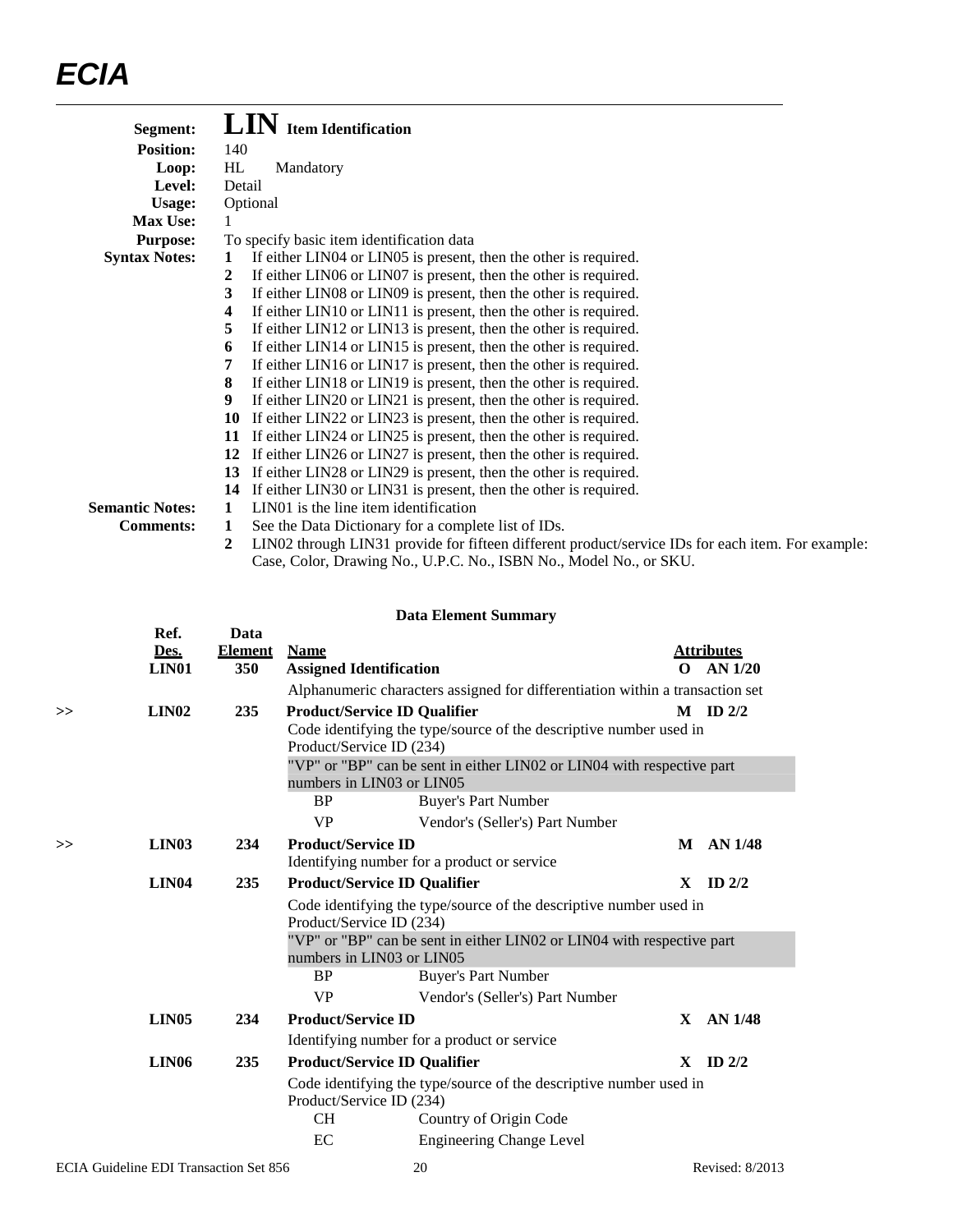|                   |     | IN                                  | Buyer's Item Number                                                |    |                    |
|-------------------|-----|-------------------------------------|--------------------------------------------------------------------|----|--------------------|
|                   |     | MS                                  | Military Specification (MILSPEC) Number                            |    |                    |
|                   |     | PC.                                 | Prime Contractor Part Number                                       |    |                    |
|                   |     | <b>SN</b>                           | Serial Number                                                      |    |                    |
| LIN <sub>07</sub> | 234 | <b>Product/Service ID</b>           |                                                                    | X. | AN 1/48            |
|                   |     |                                     | Identifying number for a product or service                        |    |                    |
| LIN <sub>08</sub> | 235 | <b>Product/Service ID Qualifier</b> |                                                                    | X. | $ID$ 2/2           |
|                   |     | Product/Service ID (234)            | Code identifying the type/source of the descriptive number used in |    |                    |
|                   |     | <b>CH</b>                           | Country of Origin Code                                             |    |                    |
|                   |     | EC                                  | <b>Engineering Change Level</b>                                    |    |                    |
|                   |     | IN                                  | Buyer's Item Number                                                |    |                    |
|                   |     | MS                                  | Military Specification (MILSPEC) Number                            |    |                    |
|                   |     | PC.                                 | Prime Contractor Part Number                                       |    |                    |
|                   |     | <b>SN</b>                           | Serial Number                                                      |    |                    |
| LIN <sub>09</sub> | 234 | <b>Product/Service ID</b>           | Identifying number for a product or service                        | X. | AN <sub>1/48</sub> |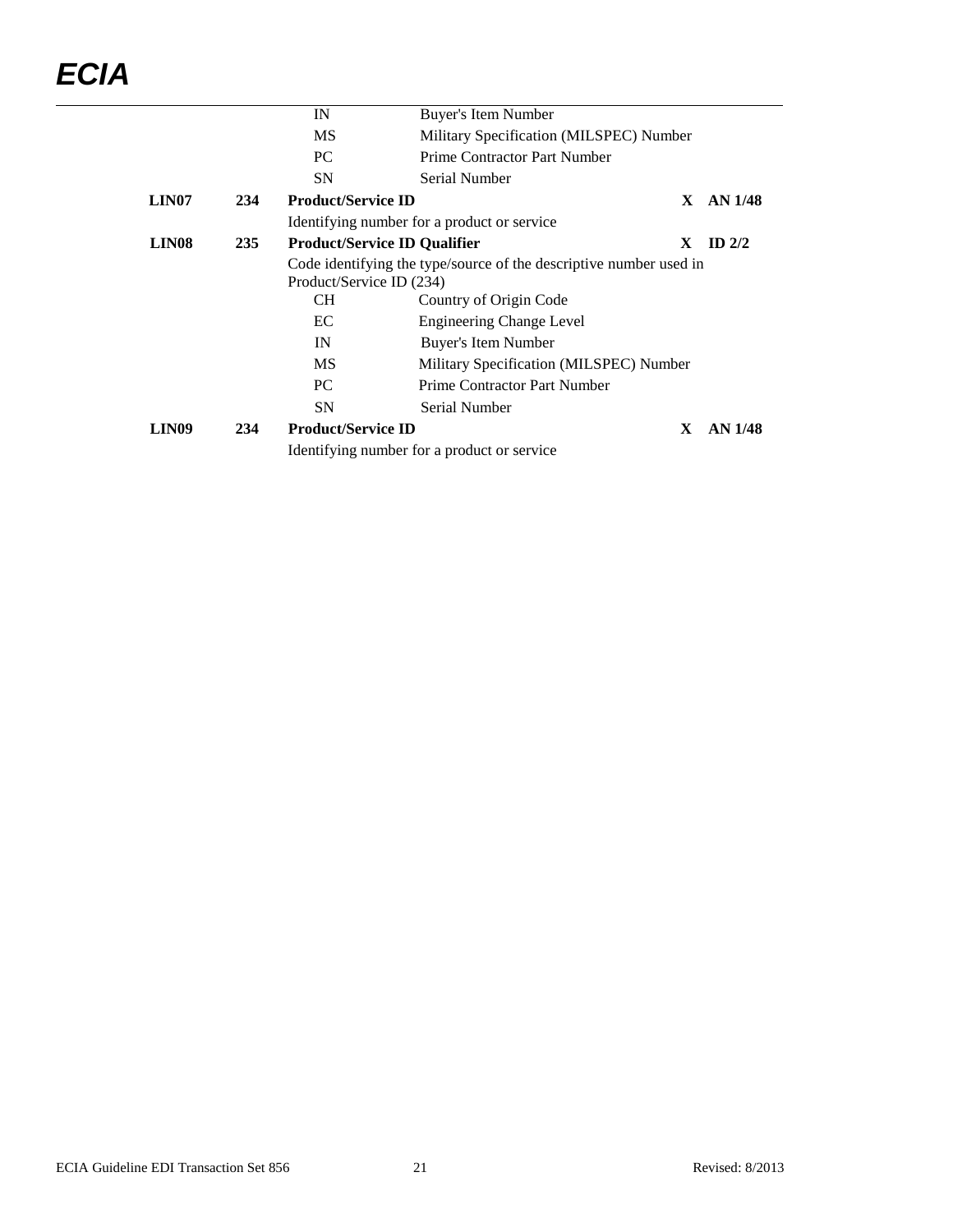| Segment:               | <b>SN1</b> Item Detail (Shipment)                                                |
|------------------------|----------------------------------------------------------------------------------|
| <b>Position:</b>       | 150                                                                              |
| Loop:                  | HL<br>Mandatory                                                                  |
| Level:                 | Detail                                                                           |
| Usage:                 | Optional                                                                         |
| <b>Max Use:</b>        |                                                                                  |
| <b>Purpose:</b>        | To specify line-item detail relative to shipment                                 |
| <b>Syntax Notes:</b>   | If either SN105 or SN106 is present, then the other is required.<br>$\mathbf{1}$ |
| <b>Semantic Notes:</b> | SN101 is the ship notice line-item identification.                               |
| <b>Comments:</b>       | SN103 defines the unit of measurement for both SN102 and SN104.                  |

| > | Ref.<br>Des.<br><b>SN102</b> | Data<br><b>Element</b><br>382 | <b>Name</b><br><b>Number of Units Shipped</b>                                                                                                                         |    | <u>Attributes</u><br>$M$ R $1/10$ |
|---|------------------------------|-------------------------------|-----------------------------------------------------------------------------------------------------------------------------------------------------------------------|----|-----------------------------------|
|   |                              |                               | Numeric value of units shipped in manufacturer's shipping units for a line item<br>or transaction set                                                                 |    |                                   |
| > | <b>SN103</b>                 | 355                           | Unit or Basis for Measurement Code<br>Code specifying the units in which a value is being expressed, or manner in<br>which a measurement has been taken<br>EA<br>Each | M  | ID $2/2$                          |
|   | <b>SN104</b>                 | 646                           | <b>Quantity Shipped to Date</b><br>Number of units shipped to date                                                                                                    | 0  | R <sub>1/15</sub>                 |
|   | <b>SN105</b>                 | 330                           | <b>Quantity Ordered</b><br>Quantity ordered                                                                                                                           | X  | R <sub>1/15</sub>                 |
|   | <b>SN106</b>                 | 355                           | <b>Unit or Basis for Measurement Code</b>                                                                                                                             | X. | ID $2/2$                          |
|   |                              |                               | Code specifying the units in which a value is being expressed, or manner in<br>which a measurement has been taken<br>EA<br>Each                                       |    |                                   |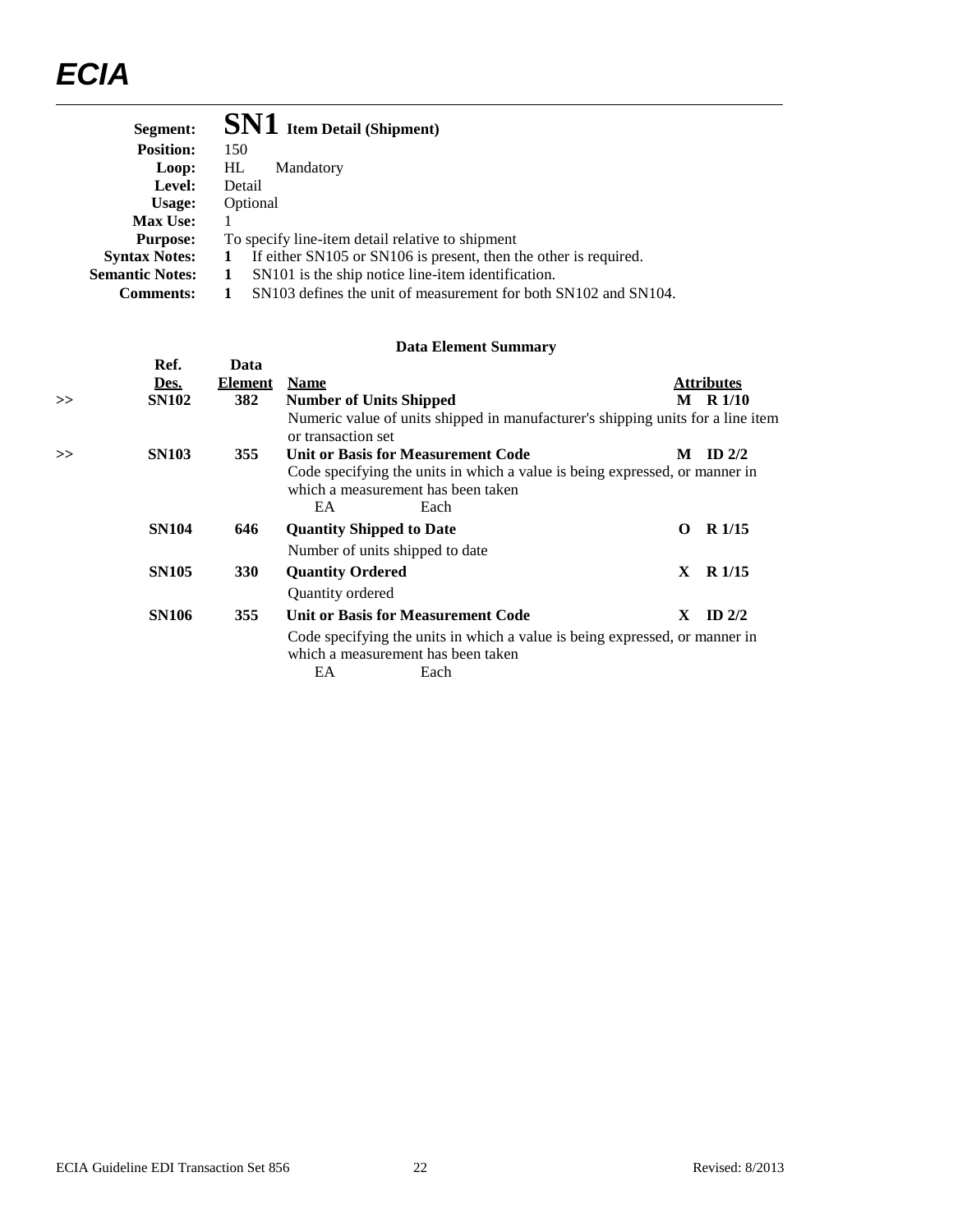| Segment:               | <b>REF</b> Reference Identification                                     |
|------------------------|-------------------------------------------------------------------------|
| <b>Position:</b>       | 160                                                                     |
| Loop:                  | HL<br>Mandatory                                                         |
| Level:                 | Detail                                                                  |
| Usage:                 | Optional                                                                |
| <b>Max Use:</b>        | 1                                                                       |
| <b>Purpose:</b>        | To specify identifying information                                      |
| <b>Syntax Notes:</b>   | If either C04003 or C04004 is present, then the other is required.<br>1 |
|                        | If either C04005 or C04006 is present, then the other is required.<br>2 |
| <b>Semantic Notes:</b> | REF04 contains data relating to the value cited in REF02.<br>1          |
| <b>Comments:</b>       |                                                                         |
|                        |                                                                         |
|                        |                                                                         |

| $\gt$ | Ref.<br>Des.<br><b>REF01</b> | Data<br><b>Element</b><br>128 | <b>Name</b><br><b>Reference Identification Qualifier</b><br>Code qualifying the Reference Identification                       | <b>Attributes</b><br>ID $2/3$<br>M |
|-------|------------------------------|-------------------------------|--------------------------------------------------------------------------------------------------------------------------------|------------------------------------|
|       |                              |                               | Lot Number<br>LТ                                                                                                               |                                    |
|       | REF <sub>02</sub>            | 127                           | <b>Reference Identification</b>                                                                                                | AN 1/30                            |
|       |                              |                               | Reference information as defined for a particular Transaction Set or as<br>specified by the Reference Identification Qualifier |                                    |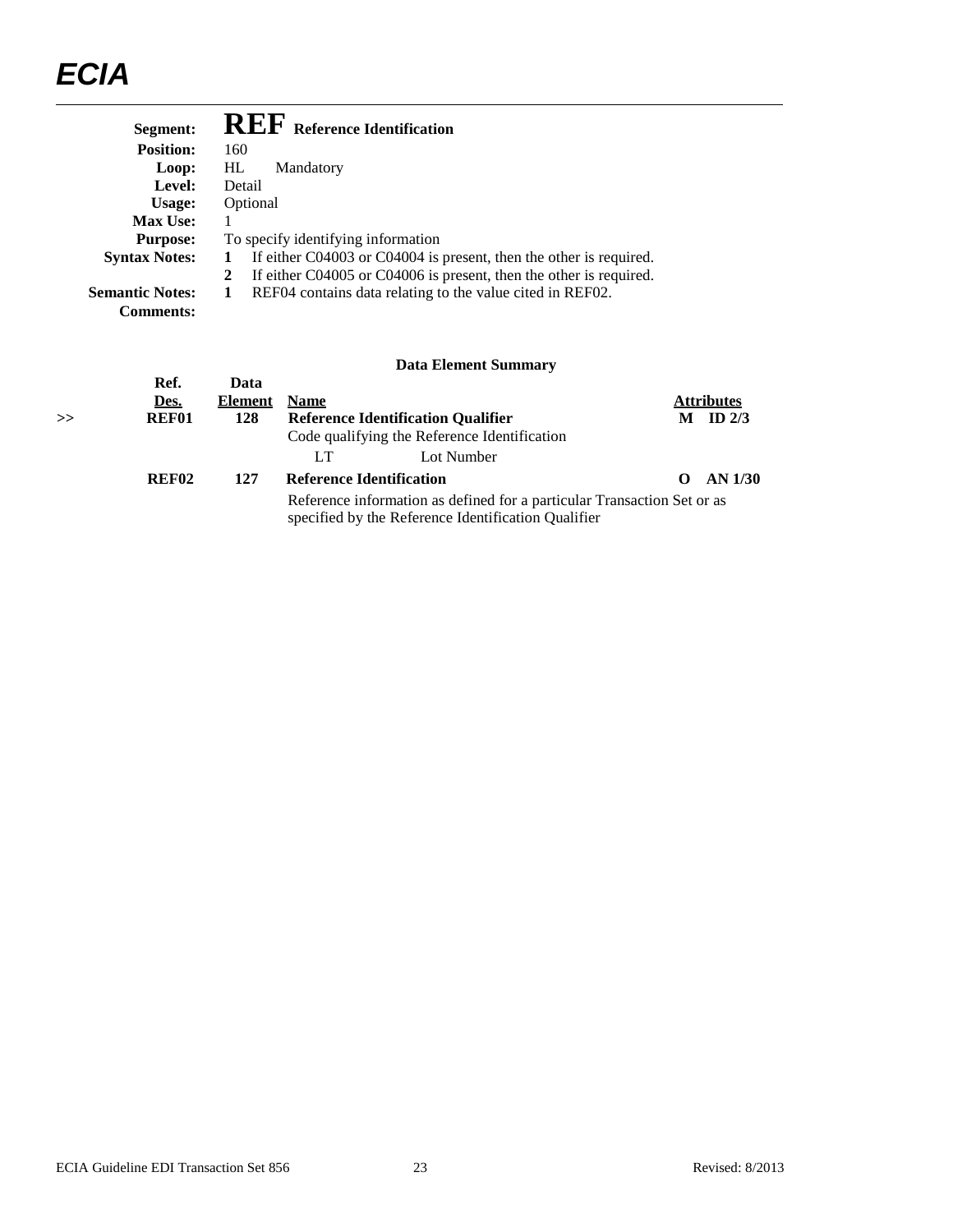| Segment:               | <b>CLD</b> Load Detail                                                                                                     |
|------------------------|----------------------------------------------------------------------------------------------------------------------------|
| <b>Position:</b>       | 170                                                                                                                        |
| Loop:                  | <b>CLD</b><br>Optional                                                                                                     |
| Level:                 | Detail                                                                                                                     |
| Usage:                 | Optional                                                                                                                   |
| <b>Max Use:</b>        |                                                                                                                            |
| <b>Purpose:</b>        | To specify the number of material loads shipped                                                                            |
| <b>Syntax Notes:</b>   |                                                                                                                            |
| <b>Semantic Notes:</b> | CLD05 is used to dimension the value given in CLD04.                                                                       |
| <b>Comments:</b>       | The CLD data segment may be used to provide information to aid in the preparation of move tags<br>and/or bar coded labels. |

|   | Ref.              | Data           |                                |                                                                                 |   |                   |
|---|-------------------|----------------|--------------------------------|---------------------------------------------------------------------------------|---|-------------------|
|   | Des.              | <b>Element</b> | <b>Name</b>                    |                                                                                 |   | <u>Attributes</u> |
| > | CLD <sub>01</sub> | 622            | <b>Number of Loads</b>         |                                                                                 | M | N01/5             |
|   |                   |                |                                | Number of customer-defined loads shipped by the supplier                        |   |                   |
| > | CLD <sub>02</sub> | 382            | <b>Number of Units Shipped</b> |                                                                                 | M | R 1/10            |
|   |                   |                |                                | Numeric value of units shipped in manufacturer's shipping units for a line item |   |                   |
|   |                   |                | or transaction set             |                                                                                 |   |                   |
|   | CLD <sub>03</sub> | 103            | <b>Packaging Code</b>          |                                                                                 | 0 | AN <sub>3/5</sub> |
|   |                   |                |                                | Code identifying the type of packaging; Part 1: Packaging Form, Part 2:         |   |                   |
|   |                   |                |                                | Packaging Material; if the Data Element is used, then Part 1 is always required |   |                   |
|   |                   |                | BOX                            | <b>Box</b>                                                                      |   |                   |
|   |                   |                | 90                             | Standard                                                                        |   |                   |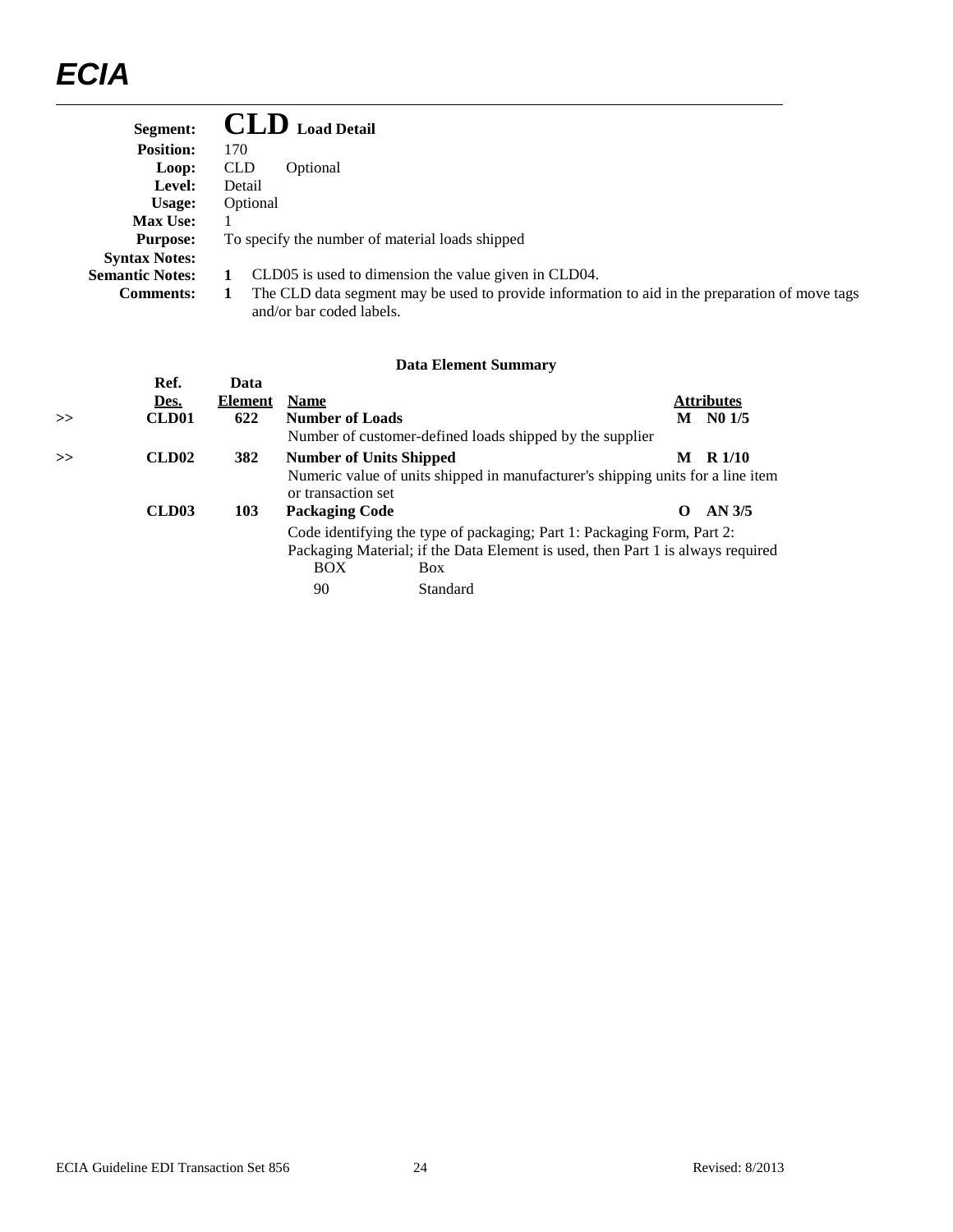| Segment:               | <b>REF</b> Reference Identification                                     |
|------------------------|-------------------------------------------------------------------------|
| <b>Position:</b>       | 180                                                                     |
| Loop:                  | <b>CLD</b><br>Optional                                                  |
| Level:                 | Detail                                                                  |
| Usage:                 | Optional                                                                |
| <b>Max Use:</b>        | 200                                                                     |
| <b>Purpose:</b>        | To specify identifying information                                      |
| <b>Syntax Notes:</b>   | If either C04003 or C04004 is present, then the other is required.<br>1 |
|                        | If either C04005 or C04006 is present, then the other is required.<br>2 |
| <b>Semantic Notes:</b> | REF04 contains data relating to the value cited in REF02.<br>1          |
| <b>Comments:</b>       |                                                                         |
|                        |                                                                         |

| $\gt$ | Ref.<br>Des.<br>REF01 | Data<br><b>Element</b><br>128 | <b>Name</b>                     | <b>Reference Identification Qualifier</b><br>Code qualifying the Reference Identification                                      | M | <b>Attributes</b><br>ID $2/3$ |
|-------|-----------------------|-------------------------------|---------------------------------|--------------------------------------------------------------------------------------------------------------------------------|---|-------------------------------|
|       |                       |                               | LS                              | Bar-Coded Serial Number                                                                                                        |   |                               |
|       | REF <sub>02</sub>     | 127                           | <b>Reference Identification</b> |                                                                                                                                |   | AN 1/30                       |
|       |                       |                               |                                 | Reference information as defined for a particular Transaction Set or as<br>specified by the Reference Identification Qualifier |   |                               |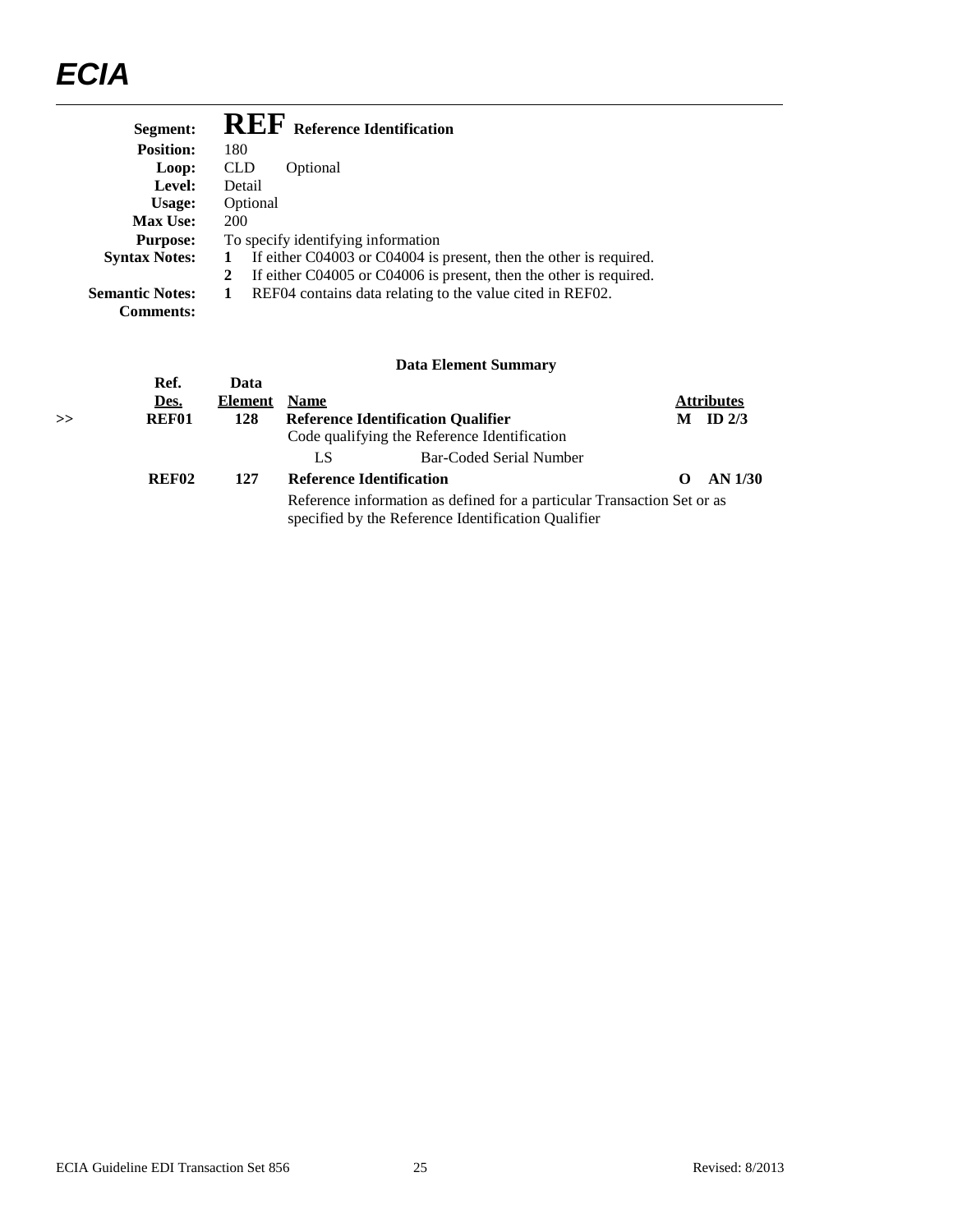|    | Segment:               |                | <b>Transaction Totals</b>                                                                                                                                                                                                                                                                                                                                                                                                                                                             |                                                                                                       |
|----|------------------------|----------------|---------------------------------------------------------------------------------------------------------------------------------------------------------------------------------------------------------------------------------------------------------------------------------------------------------------------------------------------------------------------------------------------------------------------------------------------------------------------------------------|-------------------------------------------------------------------------------------------------------|
|    | <b>Position:</b>       | 010            |                                                                                                                                                                                                                                                                                                                                                                                                                                                                                       |                                                                                                       |
|    | Loop:                  |                |                                                                                                                                                                                                                                                                                                                                                                                                                                                                                       |                                                                                                       |
|    | Level:                 | Summary        |                                                                                                                                                                                                                                                                                                                                                                                                                                                                                       |                                                                                                       |
|    | Usage:                 | Optional       |                                                                                                                                                                                                                                                                                                                                                                                                                                                                                       |                                                                                                       |
|    | Max Use:               |                |                                                                                                                                                                                                                                                                                                                                                                                                                                                                                       |                                                                                                       |
|    | <b>Purpose:</b>        |                | To transmit a hash total for a specific element in the transaction set                                                                                                                                                                                                                                                                                                                                                                                                                |                                                                                                       |
|    | <b>Syntax Notes:</b>   | 1              | If either CTT03 or CTT04 is present, then the other is required.                                                                                                                                                                                                                                                                                                                                                                                                                      |                                                                                                       |
|    | <b>Semantic Notes:</b> | $\mathbf{2}$   | If either CTT05 or CTT06 is present, then the other is required.                                                                                                                                                                                                                                                                                                                                                                                                                      |                                                                                                       |
|    | <b>Comments:</b>       |                |                                                                                                                                                                                                                                                                                                                                                                                                                                                                                       | This segment is intended to provide hash totals to validate transaction completeness and correctness. |
|    | Notes:                 |                |                                                                                                                                                                                                                                                                                                                                                                                                                                                                                       |                                                                                                       |
|    |                        |                |                                                                                                                                                                                                                                                                                                                                                                                                                                                                                       |                                                                                                       |
|    |                        |                |                                                                                                                                                                                                                                                                                                                                                                                                                                                                                       |                                                                                                       |
|    |                        |                | <b>Data Element Summary</b>                                                                                                                                                                                                                                                                                                                                                                                                                                                           |                                                                                                       |
|    | Ref.                   | Data           |                                                                                                                                                                                                                                                                                                                                                                                                                                                                                       |                                                                                                       |
|    | Des.                   | <b>Element</b> | <b>Name</b>                                                                                                                                                                                                                                                                                                                                                                                                                                                                           | <b>Attributes</b>                                                                                     |
| >> | <b>CTT01</b>           | 354            | <b>Number of Line Items</b>                                                                                                                                                                                                                                                                                                                                                                                                                                                           | M N0 1/6                                                                                              |
|    |                        |                | Total number of line items in the transaction set                                                                                                                                                                                                                                                                                                                                                                                                                                     |                                                                                                       |
|    |                        |                | Number of HL Loops                                                                                                                                                                                                                                                                                                                                                                                                                                                                    |                                                                                                       |
|    | <b>CTT02</b>           | 347            | <b>Hash Total</b>                                                                                                                                                                                                                                                                                                                                                                                                                                                                     | $R$ 1/10<br>$\Omega$                                                                                  |
|    |                        |                | Sum of values of the specified data element. All values in the data element will<br>be summed without regard to decimal points (explicit or implicit) or signs.<br>Truncation will occur on the left most digits if the sum is greater than the<br>maximum size of the hash total of the data element. Example: -.0018 First<br>occurrence of value being hashed. .18 Second occurrence of value being<br>hashed. 1.8 Third occurrence of value being hashed. 18.01 Fourth occurrence |                                                                                                       |
|    |                        |                | of value being hashed. -------- 1855 Hash total prior to truncation. 855 Hash                                                                                                                                                                                                                                                                                                                                                                                                         |                                                                                                       |
|    |                        |                | total after truncation to three-digit field.                                                                                                                                                                                                                                                                                                                                                                                                                                          |                                                                                                       |
|    |                        |                | Total of all SN102 quantities in the transaction.                                                                                                                                                                                                                                                                                                                                                                                                                                     |                                                                                                       |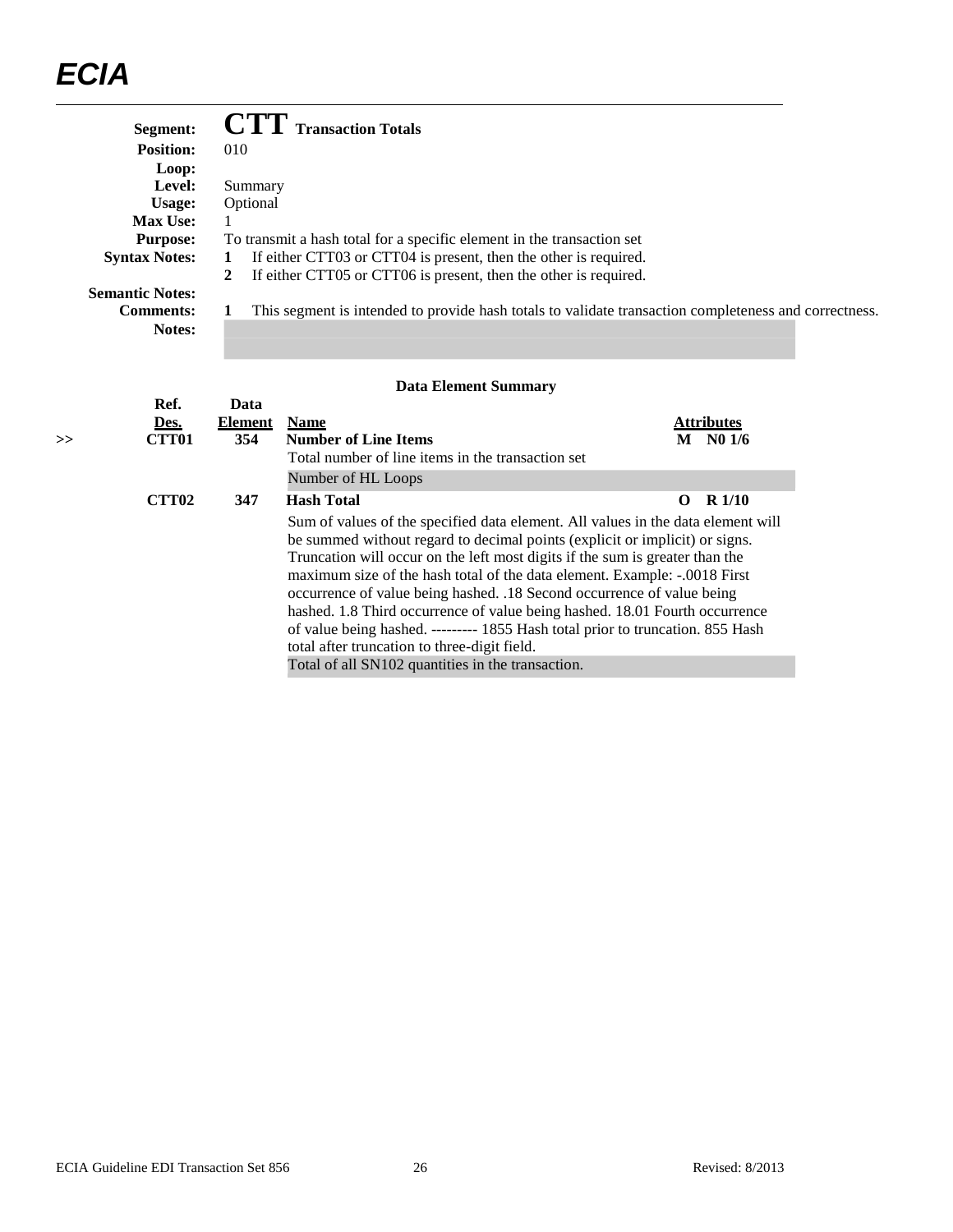|    | Segment:                                       |                | <b>Transaction Set Trailer</b>                                                         |                                                                                                             |  |
|----|------------------------------------------------|----------------|----------------------------------------------------------------------------------------|-------------------------------------------------------------------------------------------------------------|--|
|    | <b>Position:</b>                               | 020            |                                                                                        |                                                                                                             |  |
|    | Loop:                                          |                |                                                                                        |                                                                                                             |  |
|    | Level:                                         | Summary        |                                                                                        |                                                                                                             |  |
|    | Usage:                                         | Mandatory      |                                                                                        |                                                                                                             |  |
|    | <b>Max Use:</b>                                |                |                                                                                        |                                                                                                             |  |
|    | <b>Purpose:</b>                                |                | beginning (ST) and ending (SE) segments)                                               | To indicate the end of the transaction set and provide the count of the transmitted segments (including the |  |
|    | <b>Syntax Notes:</b><br><b>Semantic Notes:</b> |                |                                                                                        |                                                                                                             |  |
|    | <b>Comments:</b>                               | 1              | SE is the last segment of each transaction set.                                        |                                                                                                             |  |
|    |                                                |                | <b>Data Element Summary</b>                                                            |                                                                                                             |  |
|    | Ref.                                           | Data           |                                                                                        |                                                                                                             |  |
|    | Des.                                           | <b>Element</b> | <b>Name</b>                                                                            | <b>Attributes</b>                                                                                           |  |
| >> | <b>SE01</b>                                    | 96             | <b>Number of Included Segments</b>                                                     | $M$ No $1/10$                                                                                               |  |
|    |                                                |                | Total number of segments included in a transaction set including ST and SE<br>segments |                                                                                                             |  |
| >> | <b>SE02</b>                                    | 329            | <b>Transaction Set Control Number</b>                                                  | AN 4/9<br>M                                                                                                 |  |
|    |                                                |                | Identifying control number that must be unique within the transaction set              |                                                                                                             |  |
|    |                                                |                | functional group assigned by the originator for a transaction set                      |                                                                                                             |  |